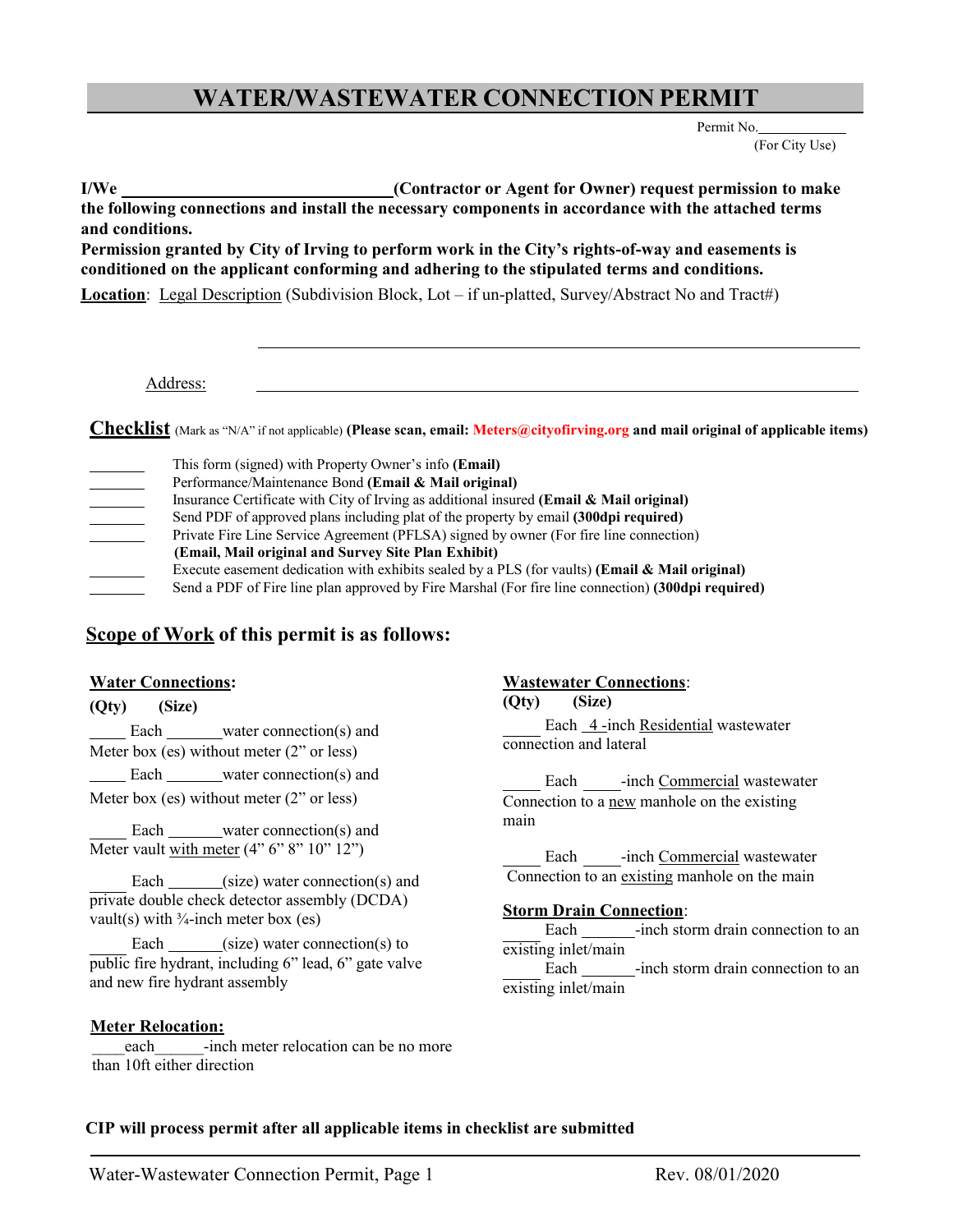#### **Applicant understands and agrees to**:

- (1) Execute and submit this Permit form (three pages) in one original form. Provide contact information for the Owner of the property. **(Email**)
- (2) Execute and submit a Performance and Maintenance Surety Bond in an appropriate amount to guarantee the completion of the above work in accordance with City standards and the satisfactory operation of such improvement for a period of two years from the acceptance of the work. **(Email & mail original)**
- (3) Execute the attached Standard Certificate of Insurance Form for the City of Irving with liability limits as specified. **(Email & mail original)**
- (4) Provide Capital Improvement Program Department (CIP) with approved construction plans, all files must be in PDF and send via e-mail. **(300dpi required)**
- (5) Mail documents to CIP department, Development Services, 2<sup>nd</sup> Floor City Hall 825 W. Irving Blvd., Irving, TX 75060 (Tele: 972-721-2611) and email to **Meters@cityofirving.org.** Do not transmit the documents via fax.
- (6) Provide the following for connection(s) to a private fire hydrant and/or fire sprinkler system on an unmetered line. **A double-check detector assembly (DCDA) is required. Download the Water and Wastewater Details from City's web site: <http://www.cityofirving.org/138/CIP-Engineering-Downloads>**

(a) Execute and submit a **PRIVATE FIRE LINE SERVICE AGREEMENT.** Attach to this document a legal description as Exhibit A, which shall be a description either by subdivision/block/lot or by metes and bounds. The Owner must sign Exhibit A. Ensure the Agreement is notarized using the appropriate Acknowledgement form. An exhibit labeled Exhibit B showing the location of the fire line showing the ROW and LOT lines is required **(Survey Site Plan Exhibit).**

(b) Generally, the vaults will be constructed in an easement adjacent to the utility easement or ROW if no utility easement is present. Contact CIP for the form of the document.

(c) Pay for a  $\frac{3}{4}$  detector meter, deposit, and admin fees at Customer Service, 1<sup>st</sup> Floor of the City Hall.

(d) Install a DCDA vault in accordance with the City's standard detail and the City's list of approved models/manufacturers for component items.

(e) Ensure fire protection systems have approval of the **Fire Marshal's office** (972-721- 2651) prior to commencement of any work.

- (7) Meters sized 2" or less will be set by City forces after the letter of acceptance is issued by the CIP department, account set up, and all meter fees paid. The contractor will furnish the double check detector and vault assembly (ies) and any meter larger than 2" in size.
- (8) **Obtain approval of fire protection systems** from the Fire Marshal's office (972-721- 2651) prior to commencement of any work. Submit one (1) copy of the stamped plans to CIP.
- (9) Contact Engineering Inspections Supervisor 972-721-2219, at least 24 hours prior to beginning work in the right-of-way. **Utility easements**, when required, must be field verified (staked) prior to commencement of any work.
- (10) Locate all underground utilities prior to beginning work by contacting 1-800-DIG-TESS (1-800- 344-8377) and Water Utilities dispatcher at 972-721-2261 at least 72 hours prior to beginning work.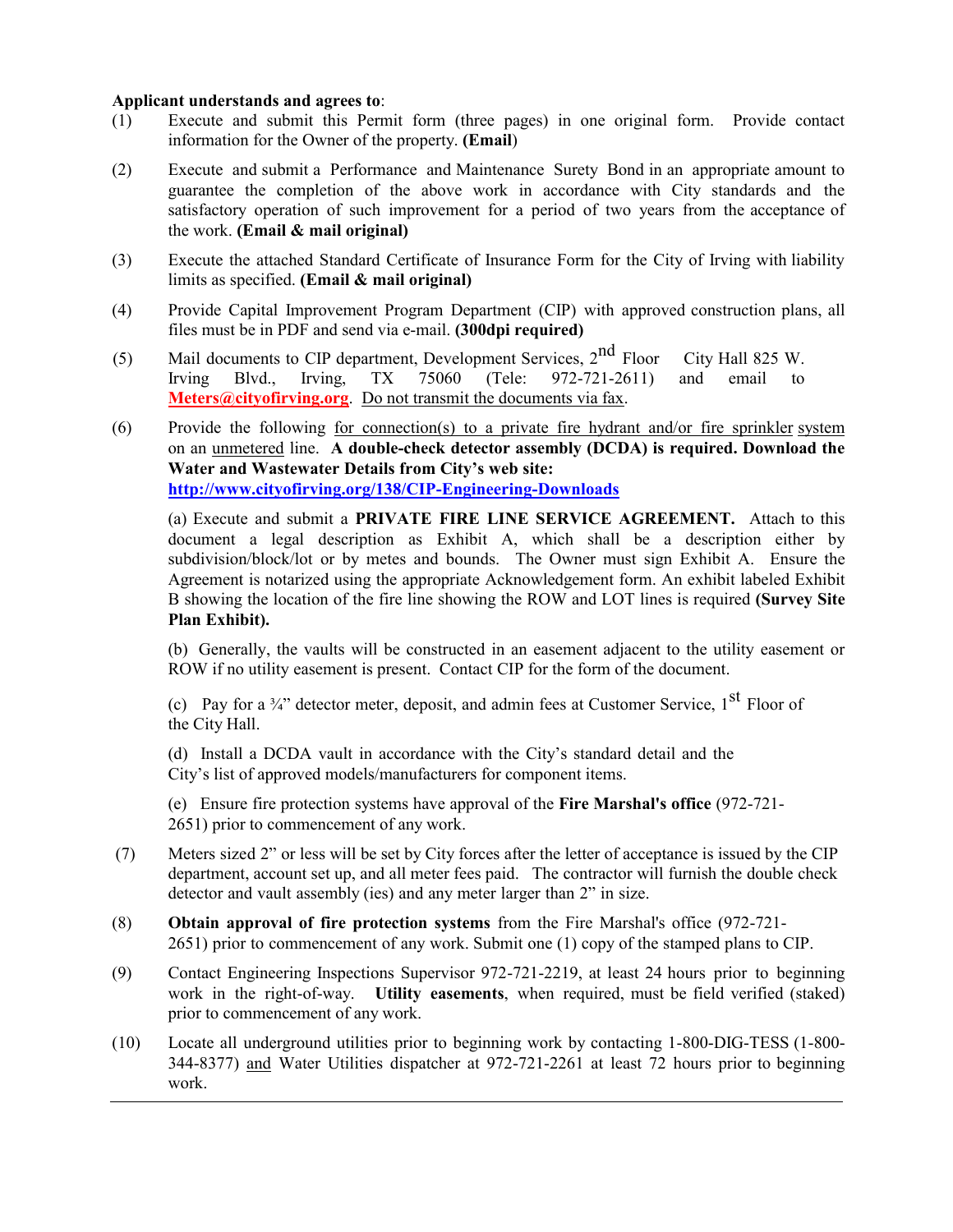- (11) Notify the City's inspector at least 48 hours prior to work that requires operation of any gate valves.
- (12) Assume, defend, indemnify, and save harmless the City of Irving, its officers, agents and employees from all claims, demands, causes of action, suits, attorney's fees for any property damage and/or injury to or death of any persons in any manner arising out of or connected with or incidental to the activities or work under this agreement of the contractor, its agents or employees.
- (13) Include a pay item in the Owner/Contractor Agreement for trench safety systems that meet regulations for excavating, trenching, and shoring contained in Subpart P, Part 1926 of the *Code of Federal Regulations,* in accordance with House Bill 665.
- (14) Comply with City standard details, specifications and general notes. Specifically, refer to Specification Section 01005, "Approved Products Listing" and details attached and/or available at City of Irving web site: **<http://www.cityofirving.org/138/CIP-Engineering-Downloads>**
- (15) Notify Water Utilities Customer Service (972-721-2288 or 972-721-2411) and they **will place a work order for 2" and smaller meters after** all meter fees are paid with letter of acceptance issued by CIP

(Initials)

I certify I have read and I understand all of the above conditions.

I certify that I have full authority to sign and execute this document:

| For Applicant:                           | Owners Information:                    |  |  |  |  |  |
|------------------------------------------|----------------------------------------|--|--|--|--|--|
| Signature of Contractor's Representative | Signature of Owner's Representative    |  |  |  |  |  |
| Printed Name of Contractor's Rep.        | Printed Name of Owner's Representative |  |  |  |  |  |
| Contractor or Agent (Company Name)       | Company/Partnership/Owner              |  |  |  |  |  |
| Contractor's Address                     | Owner's Address (NOT project address)  |  |  |  |  |  |
| City, State, Zip                         | City, State, Zip                       |  |  |  |  |  |
| Contractor's Telephone                   | <b>Property Owner Telephone</b>        |  |  |  |  |  |
| Email                                    | Email                                  |  |  |  |  |  |
| Approval of Installation of Facilities:  |                                        |  |  |  |  |  |
|                                          |                                        |  |  |  |  |  |

Engineer, CIP Date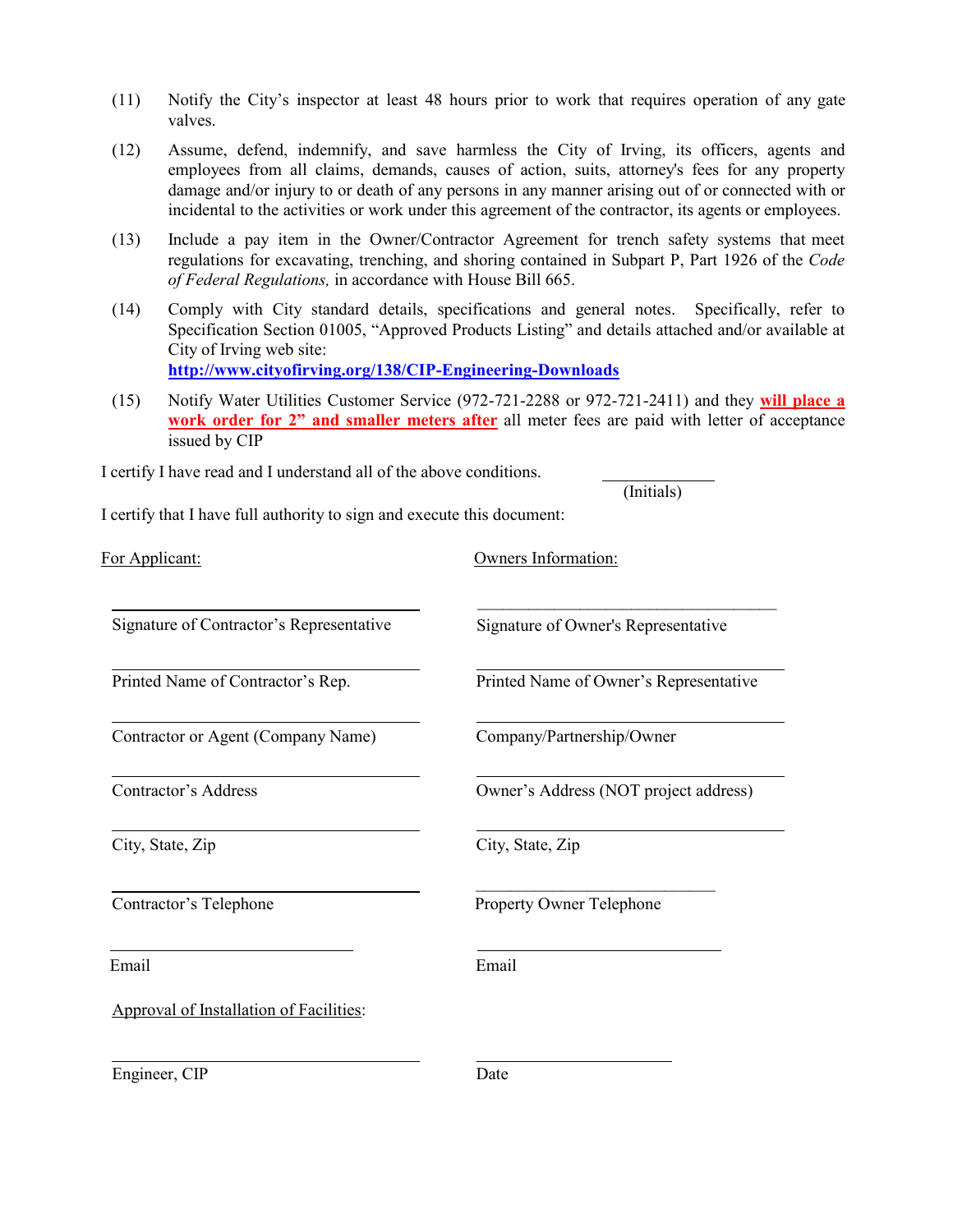## **PERFORMANCE AND MAINTENANCE BOND**

## STATE OF TEXAS § COUNTY OF DALLAS  $\&$

## **KNOW ALL PERSONS BY THESE PRESENTS:**

| That      |                                                    |            | (Contractor) of the City                                                                            |
|-----------|----------------------------------------------------|------------|-----------------------------------------------------------------------------------------------------|
| <b>Of</b> | County of                                          | , State of | , as <b>Principal</b> , and                                                                         |
|           |                                                    |            | (Surety Company) authorized under the laws                                                          |
|           |                                                    |            | of the State of Texas to act as surety on bonds for principals, as Surety, are held and firmly bond |
|           | Unto City of Irving ("City") in the penal sum of   |            |                                                                                                     |
|           | Assigns, jointly and severally, by these presents: |            |                                                                                                     |

WHEREAS, the Principal has entered into a certain written Contract with the Owner, for the construction/installation of

(description and location of work), which contract is hereby referred to and made part hereof as fully and to the same extent as if copied at length herein.

NOW THEREFORE, THE CONDITION OF THIS OBLIGATION IS SUCH, that if the said Principal shall faithfully perform the said Contract and shall in all respects duly and faithfully observe and perform all and singular the covenants, conditions and agreements in and by said contract agreed and covenanted by the Principal to be observed and performed, and according to the true intent and meaning of said Contract and the Plans and Specifications hereto annexed, and if the Principal will maintain and keep in good repair the work herein contracted to be done and performed for a period of **two (2) years** from the date of acceptance, and do all necessary backfilling that may arise on account of sunken conditions in ditches, or otherwise, and do and perform all necessary work and repair any defective condition growing out of or arising from the improper joining of the same, or on account of any breaking of the same caused by the said Principal, in laying or building the same, or on account of any defect arising in any of said parts of said work laid or constructed by the said Principal, or on account of improper excavation or backfilling, it being understood that the purpose of this section is to cover all defective conditions by the said Principal; and in case of the said Principal shall fail to do so, it is agreed that the City may do said work and supply such materials, and charge the same against the said Principal and Surety(ies) on this obligation, and the said Principal and Surety(ies) hereon shall be subject to the liquidated damages mentioned in said Contract for each days failure on its part to comply with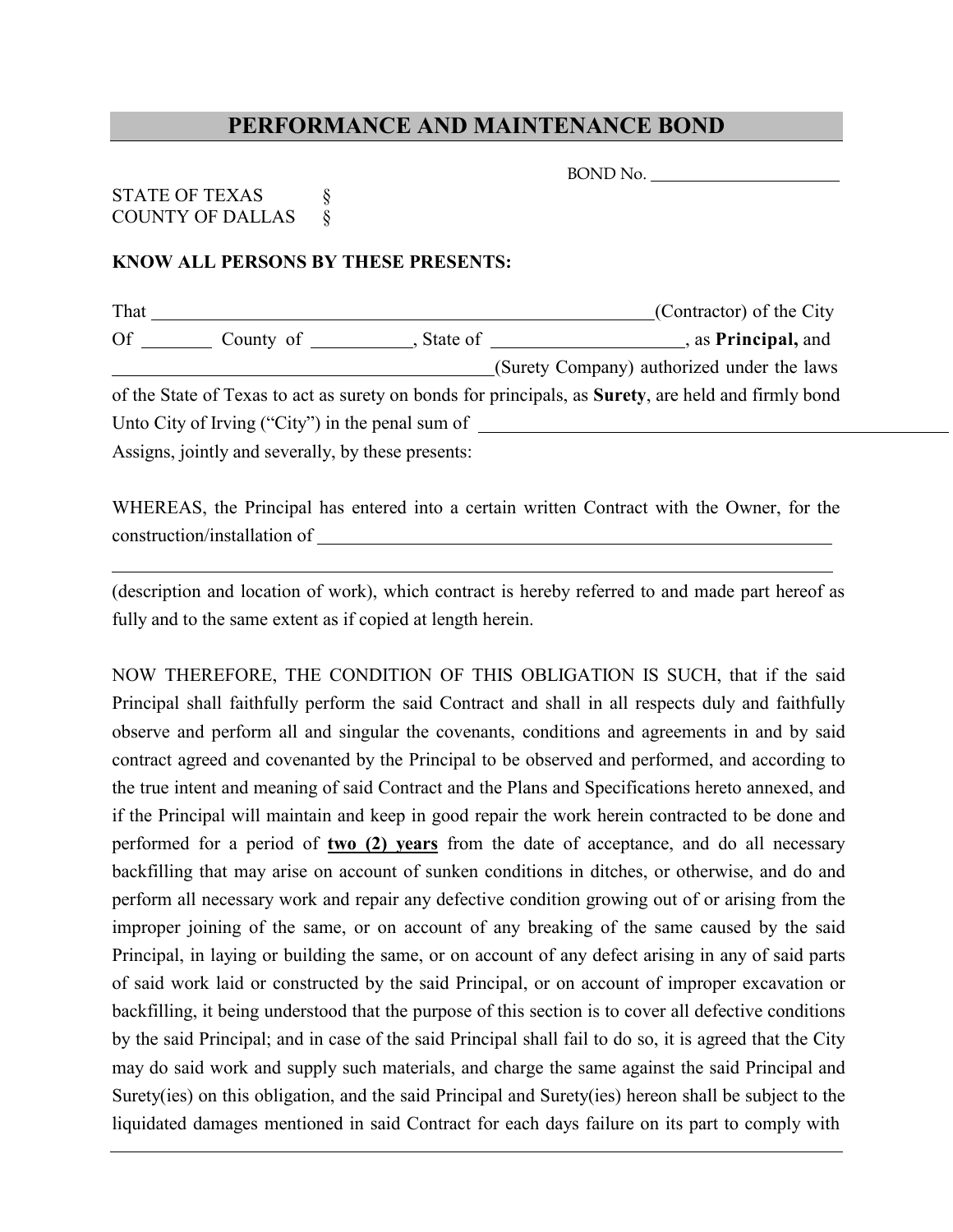The terms of the said provisions of said Contract; then this obligation shall be void; otherwise to remain in full force and effect.

Provided, further, that if any legal action be filed on this bond, venue shall lie in Dallas County, Texas.

And, that said Surety, for value received, hereby stipulates and agrees that no change, extension of time, alteration or addition to the terms of the Contract, or to the work performed thereunder, or the plans, specifications, drawings, etc., accompanying the same shall in anywise affect its obligation on this bond, and it does hereby waive notice of any such change, extension of time, alteration or addition to the terms of the Contract, or to the work to be performed thereunder.

"PROVIDED, HOWEVER, that this bond is executed pursuant to the provisions of Chapter 2253 of the Texas Government Code for Public Works as amended and all liabilities on this bond shall be determined in accordance with the provisions of said Chapter to the same extent as if it were copied at length herein."

|  |                                       | In witness whereof, this instrument is executed in |        |  | Copies, each one of which |  |
|--|---------------------------------------|----------------------------------------------------|--------|--|---------------------------|--|
|  | Shall be deemed an original, this the |                                                    | day of |  | $, A.D., 20$ .            |  |

PRINCIPAL: SURETY:

(Company) (Company)

BY:

(Signature) (Signature) ATTORNEY-IN-FACT

ATTEST:

SECRETARY

**The name and address of the Agent for Surety is:**

(The above named Agent is hereby designated by the Surety as the Agent Resident in Dallas County to whom any requisite notices may be delivered and on whom service or process may be had in matters arising out of such suretyship.)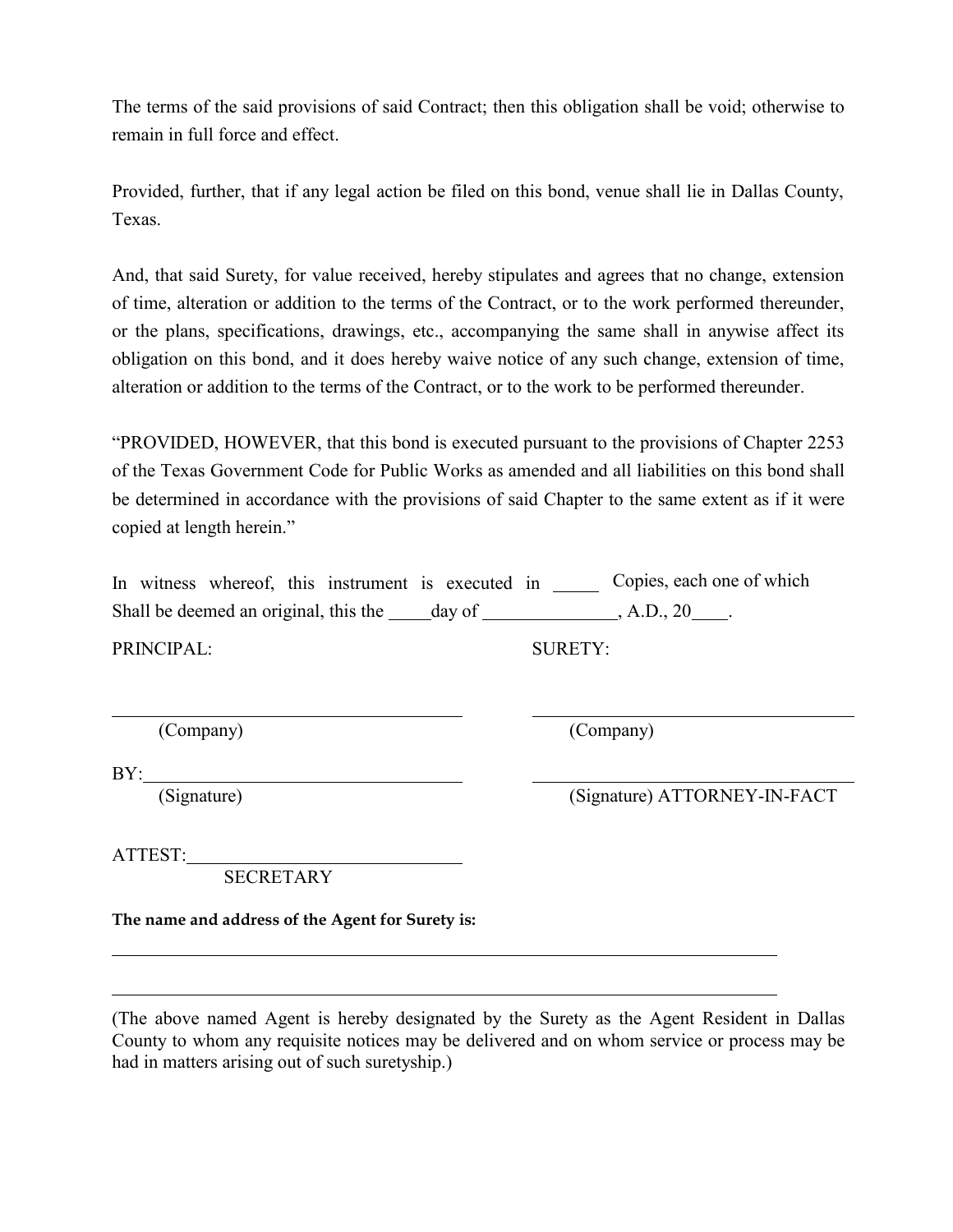| City of Irving CERTIFICATE OF INSURANCE                                                                                                                                                                                                                                                                                   |                                                                                                                                                                                                                                     |                           |                                                                   | DATE (MM/DD/YY)                  |                                          |  |  |  |
|---------------------------------------------------------------------------------------------------------------------------------------------------------------------------------------------------------------------------------------------------------------------------------------------------------------------------|-------------------------------------------------------------------------------------------------------------------------------------------------------------------------------------------------------------------------------------|---------------------------|-------------------------------------------------------------------|----------------------------------|------------------------------------------|--|--|--|
| <b>PRODUCER</b>                                                                                                                                                                                                                                                                                                           | THIS CERTIFICATE IS ISSUED AS A MATTER OF INFORMATION ONLY AND CONFERS NO<br>ADDITIONAL RIGHTS UPON THE CERTIFICATE HOLDER. THIS CERTIFICATE DOES NOT<br><u>AMEND, EXTEND OR ALTER THE COVERAGE AFFORDED BY THE POLICIES BELOW-</u> |                           |                                                                   |                                  |                                          |  |  |  |
|                                                                                                                                                                                                                                                                                                                           |                                                                                                                                                                                                                                     |                           |                                                                   |                                  |                                          |  |  |  |
| <b>INSURED</b>                                                                                                                                                                                                                                                                                                            |                                                                                                                                                                                                                                     |                           | COMPANIES AFFORDING COVERAGE                                      |                                  |                                          |  |  |  |
|                                                                                                                                                                                                                                                                                                                           | <b>COMPANY</b><br>A                                                                                                                                                                                                                 |                           |                                                                   |                                  |                                          |  |  |  |
|                                                                                                                                                                                                                                                                                                                           | <b>COMPANY</b>                                                                                                                                                                                                                      |                           |                                                                   |                                  |                                          |  |  |  |
|                                                                                                                                                                                                                                                                                                                           | B                                                                                                                                                                                                                                   |                           |                                                                   |                                  |                                          |  |  |  |
|                                                                                                                                                                                                                                                                                                                           | <b>COMPANY</b><br>$\mathbf C$                                                                                                                                                                                                       |                           |                                                                   |                                  |                                          |  |  |  |
|                                                                                                                                                                                                                                                                                                                           | <b>COMPANY</b>                                                                                                                                                                                                                      |                           |                                                                   |                                  |                                          |  |  |  |
| <b>COVERAGES</b>                                                                                                                                                                                                                                                                                                          | $\mathbf D$                                                                                                                                                                                                                         |                           |                                                                   |                                  |                                          |  |  |  |
| THIS IS TO CERTIFY TO THE DIRECTOR OF CIP THAT THE FOLLOWING POLICIES OF INSURANCE, SUBJECT TO THEIR TERMS, CONDITIONS AND EXCLUSIONS, HAVE BEEN ISSUED BY THE                                                                                                                                                            |                                                                                                                                                                                                                                     |                           |                                                                   |                                  |                                          |  |  |  |
| COMPANIES COVERING THE INSURED NAMED BELOW FOR THE TYPES OF OPERATIONS AND AT THE LOCATIONS DESCRIBED HEREIN. IT IS UNDERSTOOD AND AGREED THAT NONE OF THE<br>POLICES REFERENCED HEREIN WILL BE CANCELED, CHANGED, REDUCED IN COVERAGE, OR ALLOWED TO EXHIRED WITHOUT AT LEAST THIRTY (30) DAYS ADVANCE WRITTEN NOTICE BY |                                                                                                                                                                                                                                     |                           |                                                                   |                                  |                                          |  |  |  |
| CERTIFIED MAIL TO THE DIRECTOR OF CIP AT THE ADDRESS LISTED UNDER CERTIFICATE HOLDER BELOW.                                                                                                                                                                                                                               |                                                                                                                                                                                                                                     |                           |                                                                   |                                  |                                          |  |  |  |
| TYPE OF LIABILITY<br>POLICY NUMBER<br>Co                                                                                                                                                                                                                                                                                  | <b>EFFECTIVE</b><br><b>DATE</b>                                                                                                                                                                                                     | <b>EXPIRATION</b><br>DATE |                                                                   | LIMITS OF LIABILITY IN THOUSANDS |                                          |  |  |  |
| <b>GENERAL LIABILITY</b>                                                                                                                                                                                                                                                                                                  |                                                                                                                                                                                                                                     |                           | <b>GENERAL AGGREGATE</b>                                          |                                  | s                                        |  |  |  |
| COMM GEN LIABILITY                                                                                                                                                                                                                                                                                                        |                                                                                                                                                                                                                                     |                           | PRODUCTS-COMP/OP AGG                                              |                                  | s                                        |  |  |  |
| <b>CLAIMS MADE</b>                                                                                                                                                                                                                                                                                                        |                                                                                                                                                                                                                                     |                           | PERSONAL & ADV INJURY<br><b>EACH OCCURRENCE</b>                   |                                  | S                                        |  |  |  |
|                                                                                                                                                                                                                                                                                                                           |                                                                                                                                                                                                                                     |                           | FIRE DAMAGE(any one fire)                                         |                                  | s<br>Ъ                                   |  |  |  |
| CITY ADDITIONAL INSURED                                                                                                                                                                                                                                                                                                   |                                                                                                                                                                                                                                     |                           | MED EXP (any one person)                                          |                                  | S                                        |  |  |  |
| <b>AUTOMOBILE LIABILITY</b>                                                                                                                                                                                                                                                                                               |                                                                                                                                                                                                                                     |                           | <b>COMBINED SINGLE LIMIT</b>                                      |                                  | S                                        |  |  |  |
| ANY AUTO                                                                                                                                                                                                                                                                                                                  |                                                                                                                                                                                                                                     |                           | <b>BODILY INJURY</b> (per person)                                 |                                  | $\mathsf{s}$                             |  |  |  |
| ALL OWNED AUTOS<br><b>SCHEDULED AUTOS</b>                                                                                                                                                                                                                                                                                 |                                                                                                                                                                                                                                     |                           | BODILY INJURY (per accident)<br>PROPERTY DAMAGE                   |                                  | <sup>\$</sup><br>$\overline{\mathbf{s}}$ |  |  |  |
| <b>HIRED AUTOS</b>                                                                                                                                                                                                                                                                                                        |                                                                                                                                                                                                                                     |                           |                                                                   |                                  |                                          |  |  |  |
| <b>NON-OWNED AUTOS</b>                                                                                                                                                                                                                                                                                                    |                                                                                                                                                                                                                                     |                           |                                                                   |                                  |                                          |  |  |  |
| CITY ADDITIONAL INSURED<br><b>GARAGE LIABILITY</b>                                                                                                                                                                                                                                                                        |                                                                                                                                                                                                                                     |                           | <b>AUTO ONLY-EA ACCIDENT</b>                                      |                                  | s                                        |  |  |  |
| <b>ANY AUTO</b>                                                                                                                                                                                                                                                                                                           |                                                                                                                                                                                                                                     |                           | OTHER THAN AUTO ONLY:                                             |                                  | 5                                        |  |  |  |
| <b>CITY ADDITIONAL INSURED</b>                                                                                                                                                                                                                                                                                            |                                                                                                                                                                                                                                     |                           | <b>EACH ACCIDENT</b>                                              |                                  |                                          |  |  |  |
|                                                                                                                                                                                                                                                                                                                           |                                                                                                                                                                                                                                     |                           | <b>AGGREGATE</b>                                                  |                                  | -2                                       |  |  |  |
| <b>EXCESS LIABILITY</b>                                                                                                                                                                                                                                                                                                   |                                                                                                                                                                                                                                     |                           | <b>EACH OCCURRENCE</b>                                            |                                  | ъ                                        |  |  |  |
| <b>UMBRELLA FORM</b><br><b>OTHER THAN UMBR</b>                                                                                                                                                                                                                                                                            |                                                                                                                                                                                                                                     |                           | AGGREGATE                                                         |                                  | \$                                       |  |  |  |
| CITY ADDITIONAL INSURED                                                                                                                                                                                                                                                                                                   |                                                                                                                                                                                                                                     |                           |                                                                   |                                  |                                          |  |  |  |
| <b>WORKERS' COMPENSATION</b>                                                                                                                                                                                                                                                                                              |                                                                                                                                                                                                                                     |                           | <b>STATUTORY LIMITS</b>                                           |                                  |                                          |  |  |  |
| <b>EMPLOYER LIABILITY</b><br>PROPRIETOR/PARTNERS/                                                                                                                                                                                                                                                                         |                                                                                                                                                                                                                                     |                           | <b>EACH ACCIDENT</b>                                              |                                  |                                          |  |  |  |
| <b>INCLUDED</b>                                                                                                                                                                                                                                                                                                           |                                                                                                                                                                                                                                     |                           |                                                                   |                                  |                                          |  |  |  |
| <b>EXECUTIVE OFFICER ARE:</b><br><b>INCL</b><br><b>EXCL</b>                                                                                                                                                                                                                                                               |                                                                                                                                                                                                                                     |                           | <b>DISEASE - POLICY LIMIT</b><br><b>DISEASE - EACH EMPLOYEE</b>   |                                  |                                          |  |  |  |
| All Risk Builder's Risk                                                                                                                                                                                                                                                                                                   |                                                                                                                                                                                                                                     |                           |                                                                   |                                  |                                          |  |  |  |
| <b>CITY NAMED INSURED</b>                                                                                                                                                                                                                                                                                                 |                                                                                                                                                                                                                                     |                           |                                                                   |                                  |                                          |  |  |  |
| <b>OTHER</b>                                                                                                                                                                                                                                                                                                              |                                                                                                                                                                                                                                     |                           |                                                                   |                                  |                                          |  |  |  |
| ENDORSEMENTS:   (PLEA <mark>SE CH</mark> ECK MARK WHICH ENDORSEMENTS HAVE BEHN AT <mark>TACHED TO THESE POLICIES)</mark><br>Products/Compl. Operations<br>Premises/Operations                                                                                                                                             |                                                                                                                                                                                                                                     |                           | CG 2503 "Amended Aggregate Limit of Insurance per Project"        |                                  | <b>Independent Contractor</b>            |  |  |  |
| <b>Blank Cont/Hold Harmless</b><br>Owner/Contractor/ Protective                                                                                                                                                                                                                                                           |                                                                                                                                                                                                                                     |                           | Explosion, Collapse & Underground Damage (XCU).                   |                                  | <b>OCCURRENCE POLICY</b>                 |  |  |  |
| <b>Broad Form PD</b><br><b>Extended Bodily Injury</b>                                                                                                                                                                                                                                                                     |                                                                                                                                                                                                                                     |                           | Personal Injury, with employment exclusion deleted                |                                  | <b>ADDITIONAL INSURED</b>                |  |  |  |
| <b>CERTIFICATE HOLDER</b>                                                                                                                                                                                                                                                                                                 |                                                                                                                                                                                                                                     |                           | CANCELLATION                                                      |                                  |                                          |  |  |  |
| <b>THE CITY OF IRVING</b> has been named an additional insured by an endorsement to the coverages, other                                                                                                                                                                                                                  |                                                                                                                                                                                                                                     |                           | Should any of the above described policies be canceled before the |                                  |                                          |  |  |  |
| than Workers' Compensation and Employers' Liability, listed herein with regard to the Insured's                                                                                                                                                                                                                           |                                                                                                                                                                                                                                     |                           | expiration date thereof, the issuing company will mail at least   |                                  |                                          |  |  |  |
| activities under this project and all premiums arising from the coverages herein shall be the responsibility<br>thirty (30) days advance written notice to the certificate holder by<br>of the Insured.                                                                                                                   |                                                                                                                                                                                                                                     |                           |                                                                   |                                  |                                          |  |  |  |
| certified mail.<br><b>SIGNATURE</b><br>CONTRACTUAL LIABILITY                                                                                                                                                                                                                                                              |                                                                                                                                                                                                                                     |                           |                                                                   |                                  |                                          |  |  |  |
| subject to policy terms, conditions and exclusions, specific Contractual Liability coverage is provided as follow<br>Only for liability assumed by the Insured under its Contract with the City of Irving for the operations described herein.<br>□                                                                       |                                                                                                                                                                                                                                     |                           | <b>Authorized Representative</b>                                  |                                  |                                          |  |  |  |
| All Contracts between the Insured and the City of Irving                                                                                                                                                                                                                                                                  |                                                                                                                                                                                                                                     |                           |                                                                   |                                  |                                          |  |  |  |
|                                                                                                                                                                                                                                                                                                                           |                                                                                                                                                                                                                                     | <b>ACKNOWLEDGEMENT</b>    |                                                                   |                                  |                                          |  |  |  |
|                                                                                                                                                                                                                                                                                                                           |                                                                                                                                                                                                                                     |                           |                                                                   |                                  |                                          |  |  |  |
| On this <u>equal because of the contract of</u> the contract of the personally appeared the person whose name is subscribed to the foregoing instrument and the contract of the person whose name is subscribed to the foregoing in                                                                                       |                                                                                                                                                                                                                                     |                           |                                                                   |                                  |                                          |  |  |  |
| acknowledged to me that he/she executed the same for the purpose of proving that the Insured is covered by the policies of insurance indicated above.                                                                                                                                                                     |                                                                                                                                                                                                                                     |                           |                                                                   |                                  |                                          |  |  |  |
|                                                                                                                                                                                                                                                                                                                           |                                                                                                                                                                                                                                     |                           |                                                                   | [SEAL]                           |                                          |  |  |  |
|                                                                                                                                                                                                                                                                                                                           |                                                                                                                                                                                                                                     |                           |                                                                   |                                  |                                          |  |  |  |

г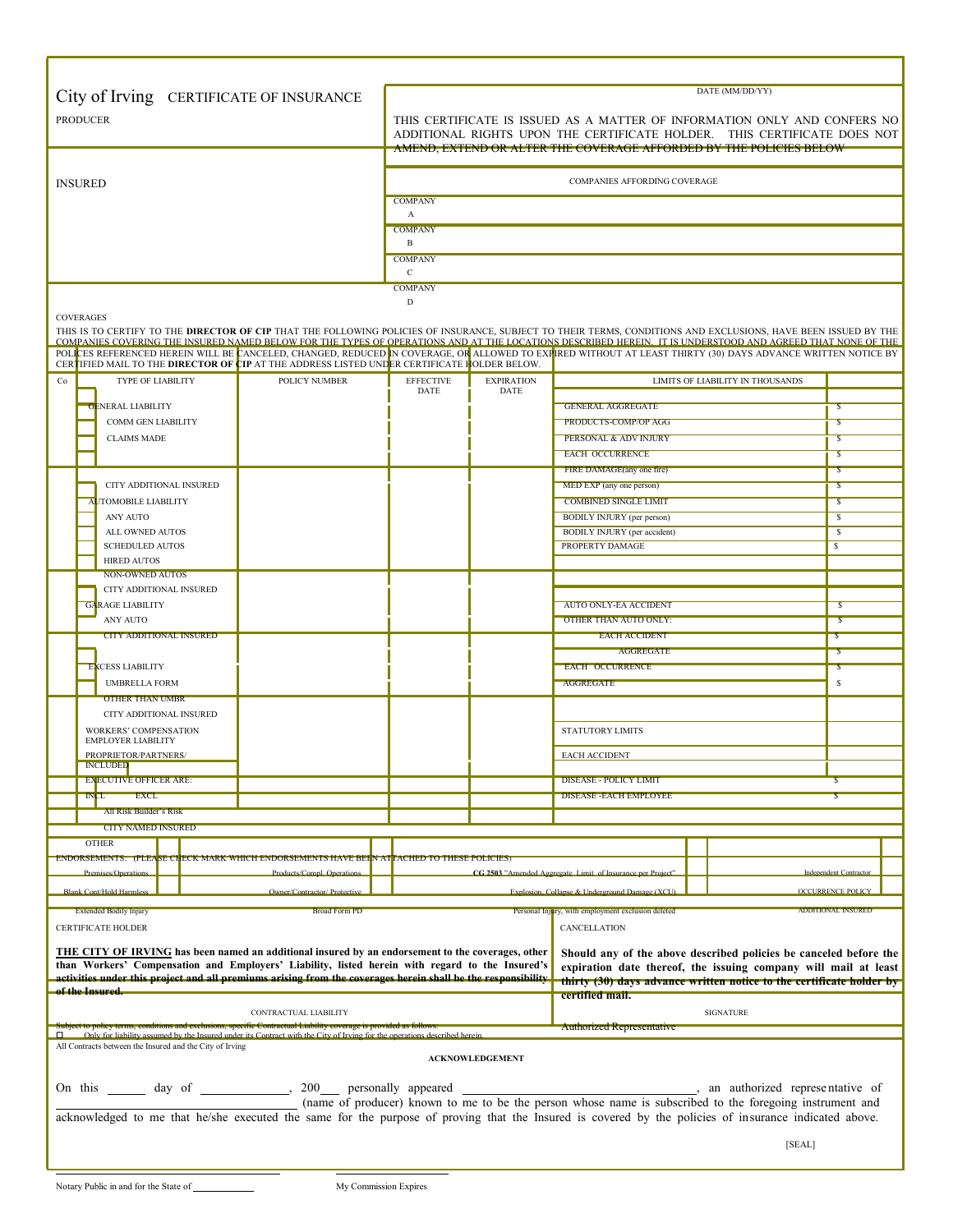| DATE (MM/DD/YY)<br>City of Irving CERTIFICATE OF INSURANCE<br>03/10/99<br><b>PRODUCER</b><br>THIS CERTIFICATE IS ISSUED AS A MATTER OF INFORMATION ONLY AND CONFERS NO<br>ADDITIONAL RIGHTS UPON THE CERTIFICATE HOLDER. THIS CERTIFICATE DOES NOT<br>AMEND, EXTEND OR ALTER THE COVERAGE AFFORDED BY THE POLICIES BELOW<br>COMPANIES AFFORDING COVERAGE<br><b>INSURED</b><br><b>COMPANY</b><br>ACME EXCAVATION AND UTILITY CO., INC.<br>A TEXAS INSURANCE CO.<br><b>COMPANY</b><br><b>100 MAIN ST.</b><br><b>B ABC INSURANCE CO.</b><br><b>COMPANY</b><br><b>IRVING, TX 75060</b><br>$\mathbf{C}$<br>COMPANY<br>D<br><b>COVERAGES</b><br>THIS IS TO CERTIFY TO THE DIRECTOR OF CIP THAT THE FOLLOWING POLICIES OF INSURANCE, SUBJECT TO THEIR TERMS, CONDITIONS AND EXCLUSIONS, HAVE BEEN ISSUED BY THE<br>NIES COVERING THE INSURED NAMED BELOW FOR THE TYPES OF OPERATIONS AND AT THE LOCATIONS DESCRIBED HEREIN. IT IS UNDERSTOOD AND AGREED THAT NONE OF THE<br>POLICES REFERENCED HEREIN WILL BE CANCELED, CHANGED, REDUCED IN COVERAGE, OR ALLOWED TO EXPIRED WITHOUT AT LEAST THIRTY (30) DAYS ADVANCE WRITTEN NOTICE BY<br>CERTIFIED MAIL TO THE DIRECTOR OF CIP AT THE ADDRESS LISTED UNDER CERTIFICATE FOLDER BELOW.<br><b>EFFECTIVE</b><br><b>TYPE OF LIABILITY</b><br>POLICY NUMBER<br><b>EXPIRATION</b><br>Co<br>LIMITS OF LIABILITY IN THOUSANDS<br>DATE<br>DATE<br><b>GENERAL LIABILITY</b><br>AK221963<br>02/14/00<br><b>GENERAL AGGREGATE</b><br>\$1,000<br>02/15/99<br><b>COMM GEN LIABILITY</b><br>PRODUCTS-COMP/OP AGG<br>\$1,000<br>$\mathbf{x}$<br>PERSONAL & ADV INJURY<br><b>CLAIMS MADE</b><br>\$<br>A<br><b>EACH OCCURRENCE</b><br>\$500<br>X<br>FIRE DAMAGE(any one fire)<br>\$.<br>CITY ADDITIONAL INSURED<br>MED EXP (any one person)<br>\$<br>AUTOMOBILE LIABILITY<br><b>COMBINED SINGLE LIMIT</b><br>s<br>$\mathbf{s}$<br><b>BODILY INJURY</b> (per person)<br>ANY AUTO<br>BODILY INJURY (per accident)<br>s<br>ALL OWNED AUTOS<br><b>SCHEDULED AUTOS</b><br>PROPERTY DAMAGE<br>\$<br><b>HIRED AUTOS</b><br>NON-OWNED AUTOS<br>CITY ADDITIONAL INSURED<br><b>GARAGE LIABILITY</b><br>s<br>AUTO ONLY-EA ACCIDENT<br>ANY AUTO<br>OTHER THAN AUTO ONLY:<br>s<br><b>CITY ADDITIONAL INSURED</b><br><b>EACH ACCIDENT</b><br>$\mathbf{s}$<br><b>AGGREGATE</b><br>$\sqrt{S}$<br><b>EACH OCCURRENCE</b><br><b>EXCESS LIABILITY</b><br>s<br>s<br><b>UMBRELLA FORM</b><br>AGGREGATE<br>OTHER THAN UMBR<br>CITY ADDITIONAL INSURED<br><b>WORKERS' COMPENSATION</b><br>03/01/99<br>02/29/00<br><b>STATUTORY LIMITS</b><br>88277261<br><b>EMPLOYER LIABILITY</b><br>PROPRIETOR/PARTNERS/<br>B<br><b>EACH ACCIDENT</b><br><b>INCLUDED</b><br><b>EXECUTIVE OFFICER ARE:</b><br><b>DISEASE - POLICY LIMIT</b><br>s<br><b>INCL</b><br><b>EXCL</b><br>$\overline{\mathsf{s}}$<br>DISEASE - EACH EMPLOYEE<br>All Risk Builder's Risk<br>CITY NAMED INSURED<br><b>OTHER</b><br>ENDORSEMENTS: (PLEASE CHECK MARK WHICH ENDORSEMENTS HAVE BEHN AT <mark>T</mark> ACHED TO THESE POLICIES)<br>Premises/Operations<br>CG 2503 "Amended Aggregate Limit of Insurance per Project<br>Products/Compl. Operation:<br>k Cont/Hold Har<br>ADDITIONAL INSURED<br><b>Extended Bodily Injury</b><br>Broad Form PD<br>Personal Injury, with employment exclusion deleted<br><b>CERTIFICATE HOLDER</b><br><b>CANCELLATION</b><br>THE CITY OF IRVING has been named an additional insured by an endorsement to the coverages, other<br>Should any of the above described policies be canceled before the<br>than Workers' Compensation and Employers' Liability, listed herein with regard to the Insured's<br>expiration date thereof, the issuing company will mail at least<br>activities under this project and all premiums arising from the coverages herein shall be the responsibility<br>thirty (30) days advance written notice to the certificate holder by<br>of the Insured <del>.</del><br>certified mail.<br>CONTRACTUAL LIABILITY<br><b>SIGNATURE</b><br>Subject to policy terms, conditions and exclusions, specific Contractual Liability coverage is provided as follows:<br>Authorized Representative<br>Only for hability assumed by the Insured under its Contract with the City of Irving for the operations described herein.<br>⊠<br><b>Jill Weston</b><br>All Contracts between the Insured and the City of Irving<br>о.<br><b>ACKNOWLEDGEMENT</b><br>On this 10 day of MARCH<br>$, 200$ <b>0</b> personally appeared <b>JILL WESTON</b><br>, an authorized representative of <b>SMITH</b> ,<br>(name of producer) known to me to be the person whose name is subscribed to the foregoing instrument and acknowledged to<br><b>JONES &amp; WHITE, INC.</b><br>me that he/she executed the same for the purpose of proving that the Insured is covered by the policies of insurance indicated above.<br>[SEAL]<br><b>John Irving</b><br>10/01/00<br>Notary Public in and for the State of<br><b>TEXAS</b><br>My Commission Expires |  |  |  | EXAMPLE FORM |  |  |  |  |
|---------------------------------------------------------------------------------------------------------------------------------------------------------------------------------------------------------------------------------------------------------------------------------------------------------------------------------------------------------------------------------------------------------------------------------------------------------------------------------------------------------------------------------------------------------------------------------------------------------------------------------------------------------------------------------------------------------------------------------------------------------------------------------------------------------------------------------------------------------------------------------------------------------------------------------------------------------------------------------------------------------------------------------------------------------------------------------------------------------------------------------------------------------------------------------------------------------------------------------------------------------------------------------------------------------------------------------------------------------------------------------------------------------------------------------------------------------------------------------------------------------------------------------------------------------------------------------------------------------------------------------------------------------------------------------------------------------------------------------------------------------------------------------------------------------------------------------------------------------------------------------------------------------------------------------------------------------------------------------------------------------------------------------------------------------------------------------------------------------------------------------------------------------------------------------------------------------------------------------------------------------------------------------------------------------------------------------------------------------------------------------------------------------------------------------------------------------------------------------------------------------------------------------------------------------------------------------------------------------------------------------------------------------------------------------------------------------------------------------------------------------------------------------------------------------------------------------------------------------------------------------------------------------------------------------------------------------------------------------------------------------------------------------------------------------------------------------------------------------------------------------------------------------------------------------------------------------------------------------------------------------------------------------------------------------------------------------------------------------------------------------------------------------------------------------------------------------------------------------------------------------------------------------------------------------------------------------------------------------------------------------------------------------------------------------------------------------------------------------------------------------------------------------------------------------------------------------------------------------------------------------------------------------------------------------------------------------------------------------------------------------------------------------------------------------------------------------------------------------------------------------------------------------------------------------------------------------------------------------------------------------------------------------------------------------------------------------------------------------------------------------------------------------------------------------------------------------------------------------------------------------------------------------------------------------------------------------------------------------------------------------------------------------------------------------------------------------------------------------------------------------------------------------------------------------------------------------------------------------------------------------------------------------------------------------------------------------|--|--|--|--------------|--|--|--|--|
|                                                                                                                                                                                                                                                                                                                                                                                                                                                                                                                                                                                                                                                                                                                                                                                                                                                                                                                                                                                                                                                                                                                                                                                                                                                                                                                                                                                                                                                                                                                                                                                                                                                                                                                                                                                                                                                                                                                                                                                                                                                                                                                                                                                                                                                                                                                                                                                                                                                                                                                                                                                                                                                                                                                                                                                                                                                                                                                                                                                                                                                                                                                                                                                                                                                                                                                                                                                                                                                                                                                                                                                                                                                                                                                                                                                                                                                                                                                                                                                                                                                                                                                                                                                                                                                                                                                                                                                                                                                                                                                                                                                                                                                                                                                                                                                                                                                                                                                                                         |  |  |  |              |  |  |  |  |
|                                                                                                                                                                                                                                                                                                                                                                                                                                                                                                                                                                                                                                                                                                                                                                                                                                                                                                                                                                                                                                                                                                                                                                                                                                                                                                                                                                                                                                                                                                                                                                                                                                                                                                                                                                                                                                                                                                                                                                                                                                                                                                                                                                                                                                                                                                                                                                                                                                                                                                                                                                                                                                                                                                                                                                                                                                                                                                                                                                                                                                                                                                                                                                                                                                                                                                                                                                                                                                                                                                                                                                                                                                                                                                                                                                                                                                                                                                                                                                                                                                                                                                                                                                                                                                                                                                                                                                                                                                                                                                                                                                                                                                                                                                                                                                                                                                                                                                                                                         |  |  |  |              |  |  |  |  |
|                                                                                                                                                                                                                                                                                                                                                                                                                                                                                                                                                                                                                                                                                                                                                                                                                                                                                                                                                                                                                                                                                                                                                                                                                                                                                                                                                                                                                                                                                                                                                                                                                                                                                                                                                                                                                                                                                                                                                                                                                                                                                                                                                                                                                                                                                                                                                                                                                                                                                                                                                                                                                                                                                                                                                                                                                                                                                                                                                                                                                                                                                                                                                                                                                                                                                                                                                                                                                                                                                                                                                                                                                                                                                                                                                                                                                                                                                                                                                                                                                                                                                                                                                                                                                                                                                                                                                                                                                                                                                                                                                                                                                                                                                                                                                                                                                                                                                                                                                         |  |  |  |              |  |  |  |  |
|                                                                                                                                                                                                                                                                                                                                                                                                                                                                                                                                                                                                                                                                                                                                                                                                                                                                                                                                                                                                                                                                                                                                                                                                                                                                                                                                                                                                                                                                                                                                                                                                                                                                                                                                                                                                                                                                                                                                                                                                                                                                                                                                                                                                                                                                                                                                                                                                                                                                                                                                                                                                                                                                                                                                                                                                                                                                                                                                                                                                                                                                                                                                                                                                                                                                                                                                                                                                                                                                                                                                                                                                                                                                                                                                                                                                                                                                                                                                                                                                                                                                                                                                                                                                                                                                                                                                                                                                                                                                                                                                                                                                                                                                                                                                                                                                                                                                                                                                                         |  |  |  |              |  |  |  |  |
|                                                                                                                                                                                                                                                                                                                                                                                                                                                                                                                                                                                                                                                                                                                                                                                                                                                                                                                                                                                                                                                                                                                                                                                                                                                                                                                                                                                                                                                                                                                                                                                                                                                                                                                                                                                                                                                                                                                                                                                                                                                                                                                                                                                                                                                                                                                                                                                                                                                                                                                                                                                                                                                                                                                                                                                                                                                                                                                                                                                                                                                                                                                                                                                                                                                                                                                                                                                                                                                                                                                                                                                                                                                                                                                                                                                                                                                                                                                                                                                                                                                                                                                                                                                                                                                                                                                                                                                                                                                                                                                                                                                                                                                                                                                                                                                                                                                                                                                                                         |  |  |  |              |  |  |  |  |
|                                                                                                                                                                                                                                                                                                                                                                                                                                                                                                                                                                                                                                                                                                                                                                                                                                                                                                                                                                                                                                                                                                                                                                                                                                                                                                                                                                                                                                                                                                                                                                                                                                                                                                                                                                                                                                                                                                                                                                                                                                                                                                                                                                                                                                                                                                                                                                                                                                                                                                                                                                                                                                                                                                                                                                                                                                                                                                                                                                                                                                                                                                                                                                                                                                                                                                                                                                                                                                                                                                                                                                                                                                                                                                                                                                                                                                                                                                                                                                                                                                                                                                                                                                                                                                                                                                                                                                                                                                                                                                                                                                                                                                                                                                                                                                                                                                                                                                                                                         |  |  |  |              |  |  |  |  |
|                                                                                                                                                                                                                                                                                                                                                                                                                                                                                                                                                                                                                                                                                                                                                                                                                                                                                                                                                                                                                                                                                                                                                                                                                                                                                                                                                                                                                                                                                                                                                                                                                                                                                                                                                                                                                                                                                                                                                                                                                                                                                                                                                                                                                                                                                                                                                                                                                                                                                                                                                                                                                                                                                                                                                                                                                                                                                                                                                                                                                                                                                                                                                                                                                                                                                                                                                                                                                                                                                                                                                                                                                                                                                                                                                                                                                                                                                                                                                                                                                                                                                                                                                                                                                                                                                                                                                                                                                                                                                                                                                                                                                                                                                                                                                                                                                                                                                                                                                         |  |  |  |              |  |  |  |  |
|                                                                                                                                                                                                                                                                                                                                                                                                                                                                                                                                                                                                                                                                                                                                                                                                                                                                                                                                                                                                                                                                                                                                                                                                                                                                                                                                                                                                                                                                                                                                                                                                                                                                                                                                                                                                                                                                                                                                                                                                                                                                                                                                                                                                                                                                                                                                                                                                                                                                                                                                                                                                                                                                                                                                                                                                                                                                                                                                                                                                                                                                                                                                                                                                                                                                                                                                                                                                                                                                                                                                                                                                                                                                                                                                                                                                                                                                                                                                                                                                                                                                                                                                                                                                                                                                                                                                                                                                                                                                                                                                                                                                                                                                                                                                                                                                                                                                                                                                                         |  |  |  |              |  |  |  |  |
|                                                                                                                                                                                                                                                                                                                                                                                                                                                                                                                                                                                                                                                                                                                                                                                                                                                                                                                                                                                                                                                                                                                                                                                                                                                                                                                                                                                                                                                                                                                                                                                                                                                                                                                                                                                                                                                                                                                                                                                                                                                                                                                                                                                                                                                                                                                                                                                                                                                                                                                                                                                                                                                                                                                                                                                                                                                                                                                                                                                                                                                                                                                                                                                                                                                                                                                                                                                                                                                                                                                                                                                                                                                                                                                                                                                                                                                                                                                                                                                                                                                                                                                                                                                                                                                                                                                                                                                                                                                                                                                                                                                                                                                                                                                                                                                                                                                                                                                                                         |  |  |  |              |  |  |  |  |
|                                                                                                                                                                                                                                                                                                                                                                                                                                                                                                                                                                                                                                                                                                                                                                                                                                                                                                                                                                                                                                                                                                                                                                                                                                                                                                                                                                                                                                                                                                                                                                                                                                                                                                                                                                                                                                                                                                                                                                                                                                                                                                                                                                                                                                                                                                                                                                                                                                                                                                                                                                                                                                                                                                                                                                                                                                                                                                                                                                                                                                                                                                                                                                                                                                                                                                                                                                                                                                                                                                                                                                                                                                                                                                                                                                                                                                                                                                                                                                                                                                                                                                                                                                                                                                                                                                                                                                                                                                                                                                                                                                                                                                                                                                                                                                                                                                                                                                                                                         |  |  |  |              |  |  |  |  |
|                                                                                                                                                                                                                                                                                                                                                                                                                                                                                                                                                                                                                                                                                                                                                                                                                                                                                                                                                                                                                                                                                                                                                                                                                                                                                                                                                                                                                                                                                                                                                                                                                                                                                                                                                                                                                                                                                                                                                                                                                                                                                                                                                                                                                                                                                                                                                                                                                                                                                                                                                                                                                                                                                                                                                                                                                                                                                                                                                                                                                                                                                                                                                                                                                                                                                                                                                                                                                                                                                                                                                                                                                                                                                                                                                                                                                                                                                                                                                                                                                                                                                                                                                                                                                                                                                                                                                                                                                                                                                                                                                                                                                                                                                                                                                                                                                                                                                                                                                         |  |  |  |              |  |  |  |  |
|                                                                                                                                                                                                                                                                                                                                                                                                                                                                                                                                                                                                                                                                                                                                                                                                                                                                                                                                                                                                                                                                                                                                                                                                                                                                                                                                                                                                                                                                                                                                                                                                                                                                                                                                                                                                                                                                                                                                                                                                                                                                                                                                                                                                                                                                                                                                                                                                                                                                                                                                                                                                                                                                                                                                                                                                                                                                                                                                                                                                                                                                                                                                                                                                                                                                                                                                                                                                                                                                                                                                                                                                                                                                                                                                                                                                                                                                                                                                                                                                                                                                                                                                                                                                                                                                                                                                                                                                                                                                                                                                                                                                                                                                                                                                                                                                                                                                                                                                                         |  |  |  |              |  |  |  |  |
|                                                                                                                                                                                                                                                                                                                                                                                                                                                                                                                                                                                                                                                                                                                                                                                                                                                                                                                                                                                                                                                                                                                                                                                                                                                                                                                                                                                                                                                                                                                                                                                                                                                                                                                                                                                                                                                                                                                                                                                                                                                                                                                                                                                                                                                                                                                                                                                                                                                                                                                                                                                                                                                                                                                                                                                                                                                                                                                                                                                                                                                                                                                                                                                                                                                                                                                                                                                                                                                                                                                                                                                                                                                                                                                                                                                                                                                                                                                                                                                                                                                                                                                                                                                                                                                                                                                                                                                                                                                                                                                                                                                                                                                                                                                                                                                                                                                                                                                                                         |  |  |  |              |  |  |  |  |
|                                                                                                                                                                                                                                                                                                                                                                                                                                                                                                                                                                                                                                                                                                                                                                                                                                                                                                                                                                                                                                                                                                                                                                                                                                                                                                                                                                                                                                                                                                                                                                                                                                                                                                                                                                                                                                                                                                                                                                                                                                                                                                                                                                                                                                                                                                                                                                                                                                                                                                                                                                                                                                                                                                                                                                                                                                                                                                                                                                                                                                                                                                                                                                                                                                                                                                                                                                                                                                                                                                                                                                                                                                                                                                                                                                                                                                                                                                                                                                                                                                                                                                                                                                                                                                                                                                                                                                                                                                                                                                                                                                                                                                                                                                                                                                                                                                                                                                                                                         |  |  |  |              |  |  |  |  |
|                                                                                                                                                                                                                                                                                                                                                                                                                                                                                                                                                                                                                                                                                                                                                                                                                                                                                                                                                                                                                                                                                                                                                                                                                                                                                                                                                                                                                                                                                                                                                                                                                                                                                                                                                                                                                                                                                                                                                                                                                                                                                                                                                                                                                                                                                                                                                                                                                                                                                                                                                                                                                                                                                                                                                                                                                                                                                                                                                                                                                                                                                                                                                                                                                                                                                                                                                                                                                                                                                                                                                                                                                                                                                                                                                                                                                                                                                                                                                                                                                                                                                                                                                                                                                                                                                                                                                                                                                                                                                                                                                                                                                                                                                                                                                                                                                                                                                                                                                         |  |  |  |              |  |  |  |  |
|                                                                                                                                                                                                                                                                                                                                                                                                                                                                                                                                                                                                                                                                                                                                                                                                                                                                                                                                                                                                                                                                                                                                                                                                                                                                                                                                                                                                                                                                                                                                                                                                                                                                                                                                                                                                                                                                                                                                                                                                                                                                                                                                                                                                                                                                                                                                                                                                                                                                                                                                                                                                                                                                                                                                                                                                                                                                                                                                                                                                                                                                                                                                                                                                                                                                                                                                                                                                                                                                                                                                                                                                                                                                                                                                                                                                                                                                                                                                                                                                                                                                                                                                                                                                                                                                                                                                                                                                                                                                                                                                                                                                                                                                                                                                                                                                                                                                                                                                                         |  |  |  |              |  |  |  |  |
|                                                                                                                                                                                                                                                                                                                                                                                                                                                                                                                                                                                                                                                                                                                                                                                                                                                                                                                                                                                                                                                                                                                                                                                                                                                                                                                                                                                                                                                                                                                                                                                                                                                                                                                                                                                                                                                                                                                                                                                                                                                                                                                                                                                                                                                                                                                                                                                                                                                                                                                                                                                                                                                                                                                                                                                                                                                                                                                                                                                                                                                                                                                                                                                                                                                                                                                                                                                                                                                                                                                                                                                                                                                                                                                                                                                                                                                                                                                                                                                                                                                                                                                                                                                                                                                                                                                                                                                                                                                                                                                                                                                                                                                                                                                                                                                                                                                                                                                                                         |  |  |  |              |  |  |  |  |
|                                                                                                                                                                                                                                                                                                                                                                                                                                                                                                                                                                                                                                                                                                                                                                                                                                                                                                                                                                                                                                                                                                                                                                                                                                                                                                                                                                                                                                                                                                                                                                                                                                                                                                                                                                                                                                                                                                                                                                                                                                                                                                                                                                                                                                                                                                                                                                                                                                                                                                                                                                                                                                                                                                                                                                                                                                                                                                                                                                                                                                                                                                                                                                                                                                                                                                                                                                                                                                                                                                                                                                                                                                                                                                                                                                                                                                                                                                                                                                                                                                                                                                                                                                                                                                                                                                                                                                                                                                                                                                                                                                                                                                                                                                                                                                                                                                                                                                                                                         |  |  |  |              |  |  |  |  |
|                                                                                                                                                                                                                                                                                                                                                                                                                                                                                                                                                                                                                                                                                                                                                                                                                                                                                                                                                                                                                                                                                                                                                                                                                                                                                                                                                                                                                                                                                                                                                                                                                                                                                                                                                                                                                                                                                                                                                                                                                                                                                                                                                                                                                                                                                                                                                                                                                                                                                                                                                                                                                                                                                                                                                                                                                                                                                                                                                                                                                                                                                                                                                                                                                                                                                                                                                                                                                                                                                                                                                                                                                                                                                                                                                                                                                                                                                                                                                                                                                                                                                                                                                                                                                                                                                                                                                                                                                                                                                                                                                                                                                                                                                                                                                                                                                                                                                                                                                         |  |  |  |              |  |  |  |  |
|                                                                                                                                                                                                                                                                                                                                                                                                                                                                                                                                                                                                                                                                                                                                                                                                                                                                                                                                                                                                                                                                                                                                                                                                                                                                                                                                                                                                                                                                                                                                                                                                                                                                                                                                                                                                                                                                                                                                                                                                                                                                                                                                                                                                                                                                                                                                                                                                                                                                                                                                                                                                                                                                                                                                                                                                                                                                                                                                                                                                                                                                                                                                                                                                                                                                                                                                                                                                                                                                                                                                                                                                                                                                                                                                                                                                                                                                                                                                                                                                                                                                                                                                                                                                                                                                                                                                                                                                                                                                                                                                                                                                                                                                                                                                                                                                                                                                                                                                                         |  |  |  |              |  |  |  |  |
|                                                                                                                                                                                                                                                                                                                                                                                                                                                                                                                                                                                                                                                                                                                                                                                                                                                                                                                                                                                                                                                                                                                                                                                                                                                                                                                                                                                                                                                                                                                                                                                                                                                                                                                                                                                                                                                                                                                                                                                                                                                                                                                                                                                                                                                                                                                                                                                                                                                                                                                                                                                                                                                                                                                                                                                                                                                                                                                                                                                                                                                                                                                                                                                                                                                                                                                                                                                                                                                                                                                                                                                                                                                                                                                                                                                                                                                                                                                                                                                                                                                                                                                                                                                                                                                                                                                                                                                                                                                                                                                                                                                                                                                                                                                                                                                                                                                                                                                                                         |  |  |  |              |  |  |  |  |
|                                                                                                                                                                                                                                                                                                                                                                                                                                                                                                                                                                                                                                                                                                                                                                                                                                                                                                                                                                                                                                                                                                                                                                                                                                                                                                                                                                                                                                                                                                                                                                                                                                                                                                                                                                                                                                                                                                                                                                                                                                                                                                                                                                                                                                                                                                                                                                                                                                                                                                                                                                                                                                                                                                                                                                                                                                                                                                                                                                                                                                                                                                                                                                                                                                                                                                                                                                                                                                                                                                                                                                                                                                                                                                                                                                                                                                                                                                                                                                                                                                                                                                                                                                                                                                                                                                                                                                                                                                                                                                                                                                                                                                                                                                                                                                                                                                                                                                                                                         |  |  |  |              |  |  |  |  |
|                                                                                                                                                                                                                                                                                                                                                                                                                                                                                                                                                                                                                                                                                                                                                                                                                                                                                                                                                                                                                                                                                                                                                                                                                                                                                                                                                                                                                                                                                                                                                                                                                                                                                                                                                                                                                                                                                                                                                                                                                                                                                                                                                                                                                                                                                                                                                                                                                                                                                                                                                                                                                                                                                                                                                                                                                                                                                                                                                                                                                                                                                                                                                                                                                                                                                                                                                                                                                                                                                                                                                                                                                                                                                                                                                                                                                                                                                                                                                                                                                                                                                                                                                                                                                                                                                                                                                                                                                                                                                                                                                                                                                                                                                                                                                                                                                                                                                                                                                         |  |  |  |              |  |  |  |  |
|                                                                                                                                                                                                                                                                                                                                                                                                                                                                                                                                                                                                                                                                                                                                                                                                                                                                                                                                                                                                                                                                                                                                                                                                                                                                                                                                                                                                                                                                                                                                                                                                                                                                                                                                                                                                                                                                                                                                                                                                                                                                                                                                                                                                                                                                                                                                                                                                                                                                                                                                                                                                                                                                                                                                                                                                                                                                                                                                                                                                                                                                                                                                                                                                                                                                                                                                                                                                                                                                                                                                                                                                                                                                                                                                                                                                                                                                                                                                                                                                                                                                                                                                                                                                                                                                                                                                                                                                                                                                                                                                                                                                                                                                                                                                                                                                                                                                                                                                                         |  |  |  |              |  |  |  |  |
|                                                                                                                                                                                                                                                                                                                                                                                                                                                                                                                                                                                                                                                                                                                                                                                                                                                                                                                                                                                                                                                                                                                                                                                                                                                                                                                                                                                                                                                                                                                                                                                                                                                                                                                                                                                                                                                                                                                                                                                                                                                                                                                                                                                                                                                                                                                                                                                                                                                                                                                                                                                                                                                                                                                                                                                                                                                                                                                                                                                                                                                                                                                                                                                                                                                                                                                                                                                                                                                                                                                                                                                                                                                                                                                                                                                                                                                                                                                                                                                                                                                                                                                                                                                                                                                                                                                                                                                                                                                                                                                                                                                                                                                                                                                                                                                                                                                                                                                                                         |  |  |  |              |  |  |  |  |
|                                                                                                                                                                                                                                                                                                                                                                                                                                                                                                                                                                                                                                                                                                                                                                                                                                                                                                                                                                                                                                                                                                                                                                                                                                                                                                                                                                                                                                                                                                                                                                                                                                                                                                                                                                                                                                                                                                                                                                                                                                                                                                                                                                                                                                                                                                                                                                                                                                                                                                                                                                                                                                                                                                                                                                                                                                                                                                                                                                                                                                                                                                                                                                                                                                                                                                                                                                                                                                                                                                                                                                                                                                                                                                                                                                                                                                                                                                                                                                                                                                                                                                                                                                                                                                                                                                                                                                                                                                                                                                                                                                                                                                                                                                                                                                                                                                                                                                                                                         |  |  |  |              |  |  |  |  |
|                                                                                                                                                                                                                                                                                                                                                                                                                                                                                                                                                                                                                                                                                                                                                                                                                                                                                                                                                                                                                                                                                                                                                                                                                                                                                                                                                                                                                                                                                                                                                                                                                                                                                                                                                                                                                                                                                                                                                                                                                                                                                                                                                                                                                                                                                                                                                                                                                                                                                                                                                                                                                                                                                                                                                                                                                                                                                                                                                                                                                                                                                                                                                                                                                                                                                                                                                                                                                                                                                                                                                                                                                                                                                                                                                                                                                                                                                                                                                                                                                                                                                                                                                                                                                                                                                                                                                                                                                                                                                                                                                                                                                                                                                                                                                                                                                                                                                                                                                         |  |  |  |              |  |  |  |  |
|                                                                                                                                                                                                                                                                                                                                                                                                                                                                                                                                                                                                                                                                                                                                                                                                                                                                                                                                                                                                                                                                                                                                                                                                                                                                                                                                                                                                                                                                                                                                                                                                                                                                                                                                                                                                                                                                                                                                                                                                                                                                                                                                                                                                                                                                                                                                                                                                                                                                                                                                                                                                                                                                                                                                                                                                                                                                                                                                                                                                                                                                                                                                                                                                                                                                                                                                                                                                                                                                                                                                                                                                                                                                                                                                                                                                                                                                                                                                                                                                                                                                                                                                                                                                                                                                                                                                                                                                                                                                                                                                                                                                                                                                                                                                                                                                                                                                                                                                                         |  |  |  |              |  |  |  |  |
|                                                                                                                                                                                                                                                                                                                                                                                                                                                                                                                                                                                                                                                                                                                                                                                                                                                                                                                                                                                                                                                                                                                                                                                                                                                                                                                                                                                                                                                                                                                                                                                                                                                                                                                                                                                                                                                                                                                                                                                                                                                                                                                                                                                                                                                                                                                                                                                                                                                                                                                                                                                                                                                                                                                                                                                                                                                                                                                                                                                                                                                                                                                                                                                                                                                                                                                                                                                                                                                                                                                                                                                                                                                                                                                                                                                                                                                                                                                                                                                                                                                                                                                                                                                                                                                                                                                                                                                                                                                                                                                                                                                                                                                                                                                                                                                                                                                                                                                                                         |  |  |  |              |  |  |  |  |
|                                                                                                                                                                                                                                                                                                                                                                                                                                                                                                                                                                                                                                                                                                                                                                                                                                                                                                                                                                                                                                                                                                                                                                                                                                                                                                                                                                                                                                                                                                                                                                                                                                                                                                                                                                                                                                                                                                                                                                                                                                                                                                                                                                                                                                                                                                                                                                                                                                                                                                                                                                                                                                                                                                                                                                                                                                                                                                                                                                                                                                                                                                                                                                                                                                                                                                                                                                                                                                                                                                                                                                                                                                                                                                                                                                                                                                                                                                                                                                                                                                                                                                                                                                                                                                                                                                                                                                                                                                                                                                                                                                                                                                                                                                                                                                                                                                                                                                                                                         |  |  |  |              |  |  |  |  |
|                                                                                                                                                                                                                                                                                                                                                                                                                                                                                                                                                                                                                                                                                                                                                                                                                                                                                                                                                                                                                                                                                                                                                                                                                                                                                                                                                                                                                                                                                                                                                                                                                                                                                                                                                                                                                                                                                                                                                                                                                                                                                                                                                                                                                                                                                                                                                                                                                                                                                                                                                                                                                                                                                                                                                                                                                                                                                                                                                                                                                                                                                                                                                                                                                                                                                                                                                                                                                                                                                                                                                                                                                                                                                                                                                                                                                                                                                                                                                                                                                                                                                                                                                                                                                                                                                                                                                                                                                                                                                                                                                                                                                                                                                                                                                                                                                                                                                                                                                         |  |  |  |              |  |  |  |  |
|                                                                                                                                                                                                                                                                                                                                                                                                                                                                                                                                                                                                                                                                                                                                                                                                                                                                                                                                                                                                                                                                                                                                                                                                                                                                                                                                                                                                                                                                                                                                                                                                                                                                                                                                                                                                                                                                                                                                                                                                                                                                                                                                                                                                                                                                                                                                                                                                                                                                                                                                                                                                                                                                                                                                                                                                                                                                                                                                                                                                                                                                                                                                                                                                                                                                                                                                                                                                                                                                                                                                                                                                                                                                                                                                                                                                                                                                                                                                                                                                                                                                                                                                                                                                                                                                                                                                                                                                                                                                                                                                                                                                                                                                                                                                                                                                                                                                                                                                                         |  |  |  |              |  |  |  |  |
|                                                                                                                                                                                                                                                                                                                                                                                                                                                                                                                                                                                                                                                                                                                                                                                                                                                                                                                                                                                                                                                                                                                                                                                                                                                                                                                                                                                                                                                                                                                                                                                                                                                                                                                                                                                                                                                                                                                                                                                                                                                                                                                                                                                                                                                                                                                                                                                                                                                                                                                                                                                                                                                                                                                                                                                                                                                                                                                                                                                                                                                                                                                                                                                                                                                                                                                                                                                                                                                                                                                                                                                                                                                                                                                                                                                                                                                                                                                                                                                                                                                                                                                                                                                                                                                                                                                                                                                                                                                                                                                                                                                                                                                                                                                                                                                                                                                                                                                                                         |  |  |  |              |  |  |  |  |
|                                                                                                                                                                                                                                                                                                                                                                                                                                                                                                                                                                                                                                                                                                                                                                                                                                                                                                                                                                                                                                                                                                                                                                                                                                                                                                                                                                                                                                                                                                                                                                                                                                                                                                                                                                                                                                                                                                                                                                                                                                                                                                                                                                                                                                                                                                                                                                                                                                                                                                                                                                                                                                                                                                                                                                                                                                                                                                                                                                                                                                                                                                                                                                                                                                                                                                                                                                                                                                                                                                                                                                                                                                                                                                                                                                                                                                                                                                                                                                                                                                                                                                                                                                                                                                                                                                                                                                                                                                                                                                                                                                                                                                                                                                                                                                                                                                                                                                                                                         |  |  |  |              |  |  |  |  |
|                                                                                                                                                                                                                                                                                                                                                                                                                                                                                                                                                                                                                                                                                                                                                                                                                                                                                                                                                                                                                                                                                                                                                                                                                                                                                                                                                                                                                                                                                                                                                                                                                                                                                                                                                                                                                                                                                                                                                                                                                                                                                                                                                                                                                                                                                                                                                                                                                                                                                                                                                                                                                                                                                                                                                                                                                                                                                                                                                                                                                                                                                                                                                                                                                                                                                                                                                                                                                                                                                                                                                                                                                                                                                                                                                                                                                                                                                                                                                                                                                                                                                                                                                                                                                                                                                                                                                                                                                                                                                                                                                                                                                                                                                                                                                                                                                                                                                                                                                         |  |  |  |              |  |  |  |  |
|                                                                                                                                                                                                                                                                                                                                                                                                                                                                                                                                                                                                                                                                                                                                                                                                                                                                                                                                                                                                                                                                                                                                                                                                                                                                                                                                                                                                                                                                                                                                                                                                                                                                                                                                                                                                                                                                                                                                                                                                                                                                                                                                                                                                                                                                                                                                                                                                                                                                                                                                                                                                                                                                                                                                                                                                                                                                                                                                                                                                                                                                                                                                                                                                                                                                                                                                                                                                                                                                                                                                                                                                                                                                                                                                                                                                                                                                                                                                                                                                                                                                                                                                                                                                                                                                                                                                                                                                                                                                                                                                                                                                                                                                                                                                                                                                                                                                                                                                                         |  |  |  |              |  |  |  |  |
|                                                                                                                                                                                                                                                                                                                                                                                                                                                                                                                                                                                                                                                                                                                                                                                                                                                                                                                                                                                                                                                                                                                                                                                                                                                                                                                                                                                                                                                                                                                                                                                                                                                                                                                                                                                                                                                                                                                                                                                                                                                                                                                                                                                                                                                                                                                                                                                                                                                                                                                                                                                                                                                                                                                                                                                                                                                                                                                                                                                                                                                                                                                                                                                                                                                                                                                                                                                                                                                                                                                                                                                                                                                                                                                                                                                                                                                                                                                                                                                                                                                                                                                                                                                                                                                                                                                                                                                                                                                                                                                                                                                                                                                                                                                                                                                                                                                                                                                                                         |  |  |  |              |  |  |  |  |
|                                                                                                                                                                                                                                                                                                                                                                                                                                                                                                                                                                                                                                                                                                                                                                                                                                                                                                                                                                                                                                                                                                                                                                                                                                                                                                                                                                                                                                                                                                                                                                                                                                                                                                                                                                                                                                                                                                                                                                                                                                                                                                                                                                                                                                                                                                                                                                                                                                                                                                                                                                                                                                                                                                                                                                                                                                                                                                                                                                                                                                                                                                                                                                                                                                                                                                                                                                                                                                                                                                                                                                                                                                                                                                                                                                                                                                                                                                                                                                                                                                                                                                                                                                                                                                                                                                                                                                                                                                                                                                                                                                                                                                                                                                                                                                                                                                                                                                                                                         |  |  |  |              |  |  |  |  |
|                                                                                                                                                                                                                                                                                                                                                                                                                                                                                                                                                                                                                                                                                                                                                                                                                                                                                                                                                                                                                                                                                                                                                                                                                                                                                                                                                                                                                                                                                                                                                                                                                                                                                                                                                                                                                                                                                                                                                                                                                                                                                                                                                                                                                                                                                                                                                                                                                                                                                                                                                                                                                                                                                                                                                                                                                                                                                                                                                                                                                                                                                                                                                                                                                                                                                                                                                                                                                                                                                                                                                                                                                                                                                                                                                                                                                                                                                                                                                                                                                                                                                                                                                                                                                                                                                                                                                                                                                                                                                                                                                                                                                                                                                                                                                                                                                                                                                                                                                         |  |  |  |              |  |  |  |  |
|                                                                                                                                                                                                                                                                                                                                                                                                                                                                                                                                                                                                                                                                                                                                                                                                                                                                                                                                                                                                                                                                                                                                                                                                                                                                                                                                                                                                                                                                                                                                                                                                                                                                                                                                                                                                                                                                                                                                                                                                                                                                                                                                                                                                                                                                                                                                                                                                                                                                                                                                                                                                                                                                                                                                                                                                                                                                                                                                                                                                                                                                                                                                                                                                                                                                                                                                                                                                                                                                                                                                                                                                                                                                                                                                                                                                                                                                                                                                                                                                                                                                                                                                                                                                                                                                                                                                                                                                                                                                                                                                                                                                                                                                                                                                                                                                                                                                                                                                                         |  |  |  |              |  |  |  |  |
|                                                                                                                                                                                                                                                                                                                                                                                                                                                                                                                                                                                                                                                                                                                                                                                                                                                                                                                                                                                                                                                                                                                                                                                                                                                                                                                                                                                                                                                                                                                                                                                                                                                                                                                                                                                                                                                                                                                                                                                                                                                                                                                                                                                                                                                                                                                                                                                                                                                                                                                                                                                                                                                                                                                                                                                                                                                                                                                                                                                                                                                                                                                                                                                                                                                                                                                                                                                                                                                                                                                                                                                                                                                                                                                                                                                                                                                                                                                                                                                                                                                                                                                                                                                                                                                                                                                                                                                                                                                                                                                                                                                                                                                                                                                                                                                                                                                                                                                                                         |  |  |  |              |  |  |  |  |
|                                                                                                                                                                                                                                                                                                                                                                                                                                                                                                                                                                                                                                                                                                                                                                                                                                                                                                                                                                                                                                                                                                                                                                                                                                                                                                                                                                                                                                                                                                                                                                                                                                                                                                                                                                                                                                                                                                                                                                                                                                                                                                                                                                                                                                                                                                                                                                                                                                                                                                                                                                                                                                                                                                                                                                                                                                                                                                                                                                                                                                                                                                                                                                                                                                                                                                                                                                                                                                                                                                                                                                                                                                                                                                                                                                                                                                                                                                                                                                                                                                                                                                                                                                                                                                                                                                                                                                                                                                                                                                                                                                                                                                                                                                                                                                                                                                                                                                                                                         |  |  |  |              |  |  |  |  |
|                                                                                                                                                                                                                                                                                                                                                                                                                                                                                                                                                                                                                                                                                                                                                                                                                                                                                                                                                                                                                                                                                                                                                                                                                                                                                                                                                                                                                                                                                                                                                                                                                                                                                                                                                                                                                                                                                                                                                                                                                                                                                                                                                                                                                                                                                                                                                                                                                                                                                                                                                                                                                                                                                                                                                                                                                                                                                                                                                                                                                                                                                                                                                                                                                                                                                                                                                                                                                                                                                                                                                                                                                                                                                                                                                                                                                                                                                                                                                                                                                                                                                                                                                                                                                                                                                                                                                                                                                                                                                                                                                                                                                                                                                                                                                                                                                                                                                                                                                         |  |  |  |              |  |  |  |  |
|                                                                                                                                                                                                                                                                                                                                                                                                                                                                                                                                                                                                                                                                                                                                                                                                                                                                                                                                                                                                                                                                                                                                                                                                                                                                                                                                                                                                                                                                                                                                                                                                                                                                                                                                                                                                                                                                                                                                                                                                                                                                                                                                                                                                                                                                                                                                                                                                                                                                                                                                                                                                                                                                                                                                                                                                                                                                                                                                                                                                                                                                                                                                                                                                                                                                                                                                                                                                                                                                                                                                                                                                                                                                                                                                                                                                                                                                                                                                                                                                                                                                                                                                                                                                                                                                                                                                                                                                                                                                                                                                                                                                                                                                                                                                                                                                                                                                                                                                                         |  |  |  |              |  |  |  |  |
|                                                                                                                                                                                                                                                                                                                                                                                                                                                                                                                                                                                                                                                                                                                                                                                                                                                                                                                                                                                                                                                                                                                                                                                                                                                                                                                                                                                                                                                                                                                                                                                                                                                                                                                                                                                                                                                                                                                                                                                                                                                                                                                                                                                                                                                                                                                                                                                                                                                                                                                                                                                                                                                                                                                                                                                                                                                                                                                                                                                                                                                                                                                                                                                                                                                                                                                                                                                                                                                                                                                                                                                                                                                                                                                                                                                                                                                                                                                                                                                                                                                                                                                                                                                                                                                                                                                                                                                                                                                                                                                                                                                                                                                                                                                                                                                                                                                                                                                                                         |  |  |  |              |  |  |  |  |
|                                                                                                                                                                                                                                                                                                                                                                                                                                                                                                                                                                                                                                                                                                                                                                                                                                                                                                                                                                                                                                                                                                                                                                                                                                                                                                                                                                                                                                                                                                                                                                                                                                                                                                                                                                                                                                                                                                                                                                                                                                                                                                                                                                                                                                                                                                                                                                                                                                                                                                                                                                                                                                                                                                                                                                                                                                                                                                                                                                                                                                                                                                                                                                                                                                                                                                                                                                                                                                                                                                                                                                                                                                                                                                                                                                                                                                                                                                                                                                                                                                                                                                                                                                                                                                                                                                                                                                                                                                                                                                                                                                                                                                                                                                                                                                                                                                                                                                                                                         |  |  |  |              |  |  |  |  |
|                                                                                                                                                                                                                                                                                                                                                                                                                                                                                                                                                                                                                                                                                                                                                                                                                                                                                                                                                                                                                                                                                                                                                                                                                                                                                                                                                                                                                                                                                                                                                                                                                                                                                                                                                                                                                                                                                                                                                                                                                                                                                                                                                                                                                                                                                                                                                                                                                                                                                                                                                                                                                                                                                                                                                                                                                                                                                                                                                                                                                                                                                                                                                                                                                                                                                                                                                                                                                                                                                                                                                                                                                                                                                                                                                                                                                                                                                                                                                                                                                                                                                                                                                                                                                                                                                                                                                                                                                                                                                                                                                                                                                                                                                                                                                                                                                                                                                                                                                         |  |  |  |              |  |  |  |  |
|                                                                                                                                                                                                                                                                                                                                                                                                                                                                                                                                                                                                                                                                                                                                                                                                                                                                                                                                                                                                                                                                                                                                                                                                                                                                                                                                                                                                                                                                                                                                                                                                                                                                                                                                                                                                                                                                                                                                                                                                                                                                                                                                                                                                                                                                                                                                                                                                                                                                                                                                                                                                                                                                                                                                                                                                                                                                                                                                                                                                                                                                                                                                                                                                                                                                                                                                                                                                                                                                                                                                                                                                                                                                                                                                                                                                                                                                                                                                                                                                                                                                                                                                                                                                                                                                                                                                                                                                                                                                                                                                                                                                                                                                                                                                                                                                                                                                                                                                                         |  |  |  |              |  |  |  |  |
|                                                                                                                                                                                                                                                                                                                                                                                                                                                                                                                                                                                                                                                                                                                                                                                                                                                                                                                                                                                                                                                                                                                                                                                                                                                                                                                                                                                                                                                                                                                                                                                                                                                                                                                                                                                                                                                                                                                                                                                                                                                                                                                                                                                                                                                                                                                                                                                                                                                                                                                                                                                                                                                                                                                                                                                                                                                                                                                                                                                                                                                                                                                                                                                                                                                                                                                                                                                                                                                                                                                                                                                                                                                                                                                                                                                                                                                                                                                                                                                                                                                                                                                                                                                                                                                                                                                                                                                                                                                                                                                                                                                                                                                                                                                                                                                                                                                                                                                                                         |  |  |  |              |  |  |  |  |
|                                                                                                                                                                                                                                                                                                                                                                                                                                                                                                                                                                                                                                                                                                                                                                                                                                                                                                                                                                                                                                                                                                                                                                                                                                                                                                                                                                                                                                                                                                                                                                                                                                                                                                                                                                                                                                                                                                                                                                                                                                                                                                                                                                                                                                                                                                                                                                                                                                                                                                                                                                                                                                                                                                                                                                                                                                                                                                                                                                                                                                                                                                                                                                                                                                                                                                                                                                                                                                                                                                                                                                                                                                                                                                                                                                                                                                                                                                                                                                                                                                                                                                                                                                                                                                                                                                                                                                                                                                                                                                                                                                                                                                                                                                                                                                                                                                                                                                                                                         |  |  |  |              |  |  |  |  |
|                                                                                                                                                                                                                                                                                                                                                                                                                                                                                                                                                                                                                                                                                                                                                                                                                                                                                                                                                                                                                                                                                                                                                                                                                                                                                                                                                                                                                                                                                                                                                                                                                                                                                                                                                                                                                                                                                                                                                                                                                                                                                                                                                                                                                                                                                                                                                                                                                                                                                                                                                                                                                                                                                                                                                                                                                                                                                                                                                                                                                                                                                                                                                                                                                                                                                                                                                                                                                                                                                                                                                                                                                                                                                                                                                                                                                                                                                                                                                                                                                                                                                                                                                                                                                                                                                                                                                                                                                                                                                                                                                                                                                                                                                                                                                                                                                                                                                                                                                         |  |  |  |              |  |  |  |  |
|                                                                                                                                                                                                                                                                                                                                                                                                                                                                                                                                                                                                                                                                                                                                                                                                                                                                                                                                                                                                                                                                                                                                                                                                                                                                                                                                                                                                                                                                                                                                                                                                                                                                                                                                                                                                                                                                                                                                                                                                                                                                                                                                                                                                                                                                                                                                                                                                                                                                                                                                                                                                                                                                                                                                                                                                                                                                                                                                                                                                                                                                                                                                                                                                                                                                                                                                                                                                                                                                                                                                                                                                                                                                                                                                                                                                                                                                                                                                                                                                                                                                                                                                                                                                                                                                                                                                                                                                                                                                                                                                                                                                                                                                                                                                                                                                                                                                                                                                                         |  |  |  |              |  |  |  |  |
|                                                                                                                                                                                                                                                                                                                                                                                                                                                                                                                                                                                                                                                                                                                                                                                                                                                                                                                                                                                                                                                                                                                                                                                                                                                                                                                                                                                                                                                                                                                                                                                                                                                                                                                                                                                                                                                                                                                                                                                                                                                                                                                                                                                                                                                                                                                                                                                                                                                                                                                                                                                                                                                                                                                                                                                                                                                                                                                                                                                                                                                                                                                                                                                                                                                                                                                                                                                                                                                                                                                                                                                                                                                                                                                                                                                                                                                                                                                                                                                                                                                                                                                                                                                                                                                                                                                                                                                                                                                                                                                                                                                                                                                                                                                                                                                                                                                                                                                                                         |  |  |  |              |  |  |  |  |
|                                                                                                                                                                                                                                                                                                                                                                                                                                                                                                                                                                                                                                                                                                                                                                                                                                                                                                                                                                                                                                                                                                                                                                                                                                                                                                                                                                                                                                                                                                                                                                                                                                                                                                                                                                                                                                                                                                                                                                                                                                                                                                                                                                                                                                                                                                                                                                                                                                                                                                                                                                                                                                                                                                                                                                                                                                                                                                                                                                                                                                                                                                                                                                                                                                                                                                                                                                                                                                                                                                                                                                                                                                                                                                                                                                                                                                                                                                                                                                                                                                                                                                                                                                                                                                                                                                                                                                                                                                                                                                                                                                                                                                                                                                                                                                                                                                                                                                                                                         |  |  |  |              |  |  |  |  |
|                                                                                                                                                                                                                                                                                                                                                                                                                                                                                                                                                                                                                                                                                                                                                                                                                                                                                                                                                                                                                                                                                                                                                                                                                                                                                                                                                                                                                                                                                                                                                                                                                                                                                                                                                                                                                                                                                                                                                                                                                                                                                                                                                                                                                                                                                                                                                                                                                                                                                                                                                                                                                                                                                                                                                                                                                                                                                                                                                                                                                                                                                                                                                                                                                                                                                                                                                                                                                                                                                                                                                                                                                                                                                                                                                                                                                                                                                                                                                                                                                                                                                                                                                                                                                                                                                                                                                                                                                                                                                                                                                                                                                                                                                                                                                                                                                                                                                                                                                         |  |  |  |              |  |  |  |  |
|                                                                                                                                                                                                                                                                                                                                                                                                                                                                                                                                                                                                                                                                                                                                                                                                                                                                                                                                                                                                                                                                                                                                                                                                                                                                                                                                                                                                                                                                                                                                                                                                                                                                                                                                                                                                                                                                                                                                                                                                                                                                                                                                                                                                                                                                                                                                                                                                                                                                                                                                                                                                                                                                                                                                                                                                                                                                                                                                                                                                                                                                                                                                                                                                                                                                                                                                                                                                                                                                                                                                                                                                                                                                                                                                                                                                                                                                                                                                                                                                                                                                                                                                                                                                                                                                                                                                                                                                                                                                                                                                                                                                                                                                                                                                                                                                                                                                                                                                                         |  |  |  |              |  |  |  |  |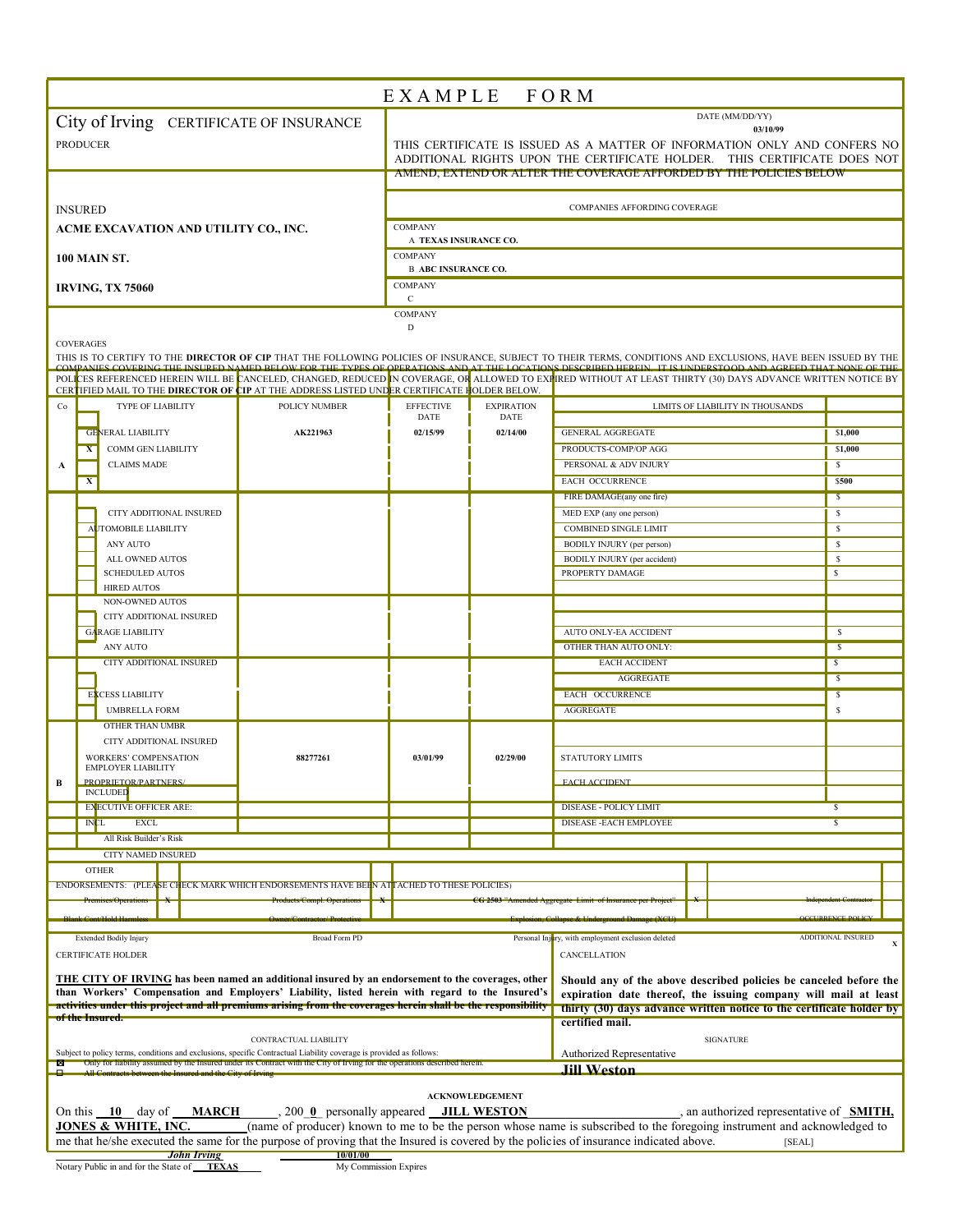## **City of Irving Contractor's Certification of Workers' Compensation**

|        | Representative |                        |  |                     | $\overline{\phantom{a}}$ , do certify                                                                                                                                                                  |          |  |                           |  |  |    |  |  |
|--------|----------------|------------------------|--|---------------------|--------------------------------------------------------------------------------------------------------------------------------------------------------------------------------------------------------|----------|--|---------------------------|--|--|----|--|--|
| of     |                |                        |  | (Insurance company) |                                                                                                                                                                                                        |          |  |                           |  |  |    |  |  |
|        |                |                        |  |                     | That the workers' compensation policy, of the insured                                                                                                                                                  |          |  |                           |  |  |    |  |  |
|        |                | (Contractor's company) |  |                     | , on the "City of Irving Certificate of Insurance"                                                                                                                                                     |          |  |                           |  |  |    |  |  |
|        |                |                        |  |                     | Meets all current Texas state laws and requirements.                                                                                                                                                   |          |  |                           |  |  |    |  |  |
|        |                |                        |  |                     |                                                                                                                                                                                                        |          |  |                           |  |  |    |  |  |
|        |                | By: (Signature)        |  |                     |                                                                                                                                                                                                        | Address: |  |                           |  |  |    |  |  |
| Title: |                |                        |  |                     | Date:                                                                                                                                                                                                  |          |  |                           |  |  |    |  |  |
|        | On this        |                        |  |                     | Known to me to be the person whose name is subscribed to the foregoing                                                                                                                                 | an       |  | authorized representative |  |  | of |  |  |
|        |                |                        |  |                     | Instrument and who acknowledged to me that he/she executed the same for the purpose of certifying that the<br>Insured is covered by workers' compensation in accordance with current Texas state laws. |          |  |                           |  |  |    |  |  |

My commission expires:

 $\ddot{\phantom{0}}$ 

Notary Public In and For the State of Texas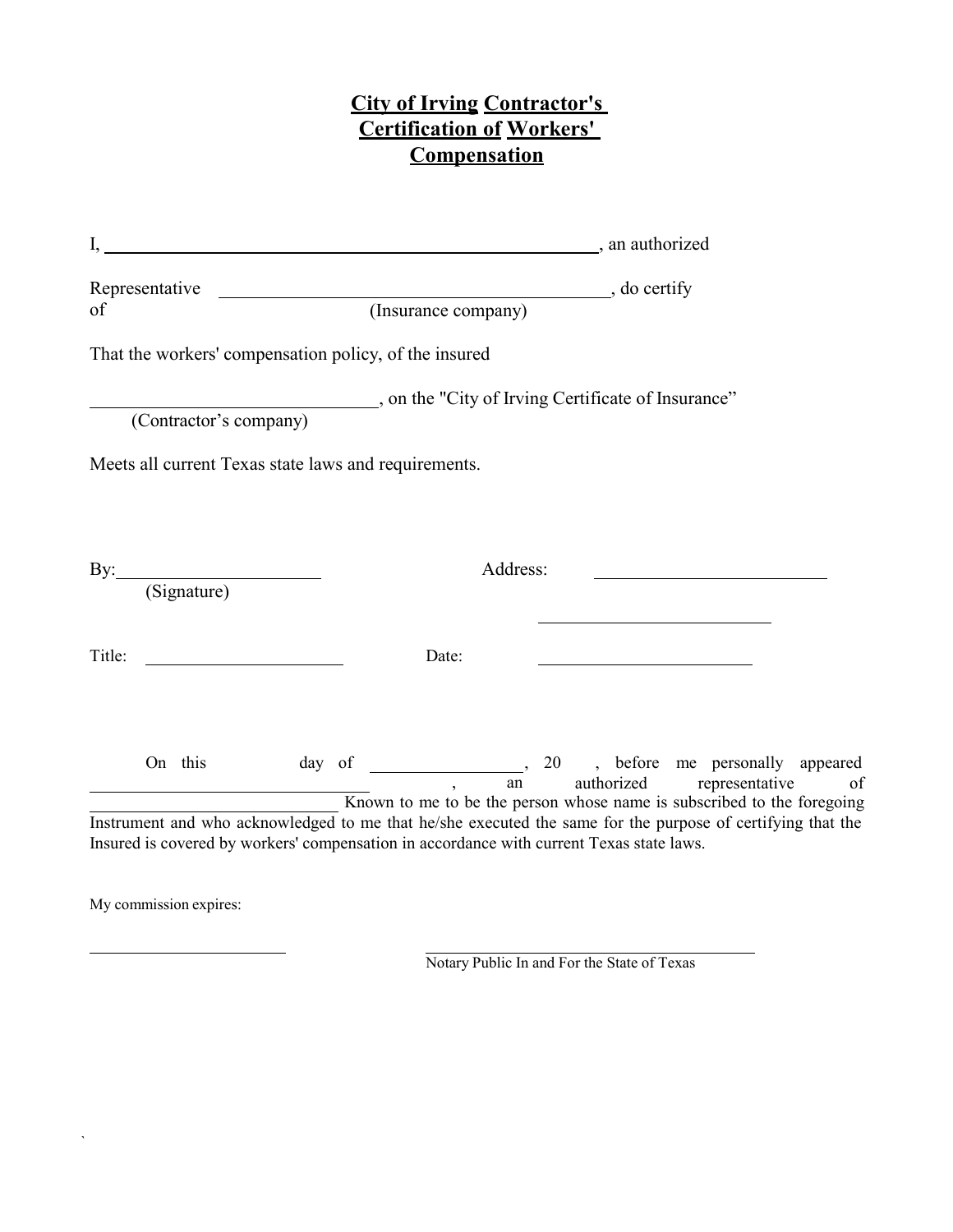The Contractor at his own expense shall purchase, maintain and keep in force during the life of this contract, adequate insurance that will protect the Contractor and any Additional Insured from claims which may arise out of or result from operations under this contract. The insurance required shall provide adequate protections from all claims, whether such operations be by the Contractor or by any Additional Insured or by any Subcontractor or by anyone directly or indirectly employed by any of them, or by anyone whose acts of any of them may be liable and from any special hazards, such as blasting, which may be encountered in the performance of this contract in the amounts as shown below in sub-paragraph (A). The Contractor shall provide the following:

A. **INSURANCE AND AMOUNT:** The Contractor shall furnish and maintain during the life of the contract adequate Workers' Compensation and Commercial General Liability Insurance in such amounts as follows:

| <b>Workers' Compensation</b> | as required by law |           |                                           |  |  |  |
|------------------------------|--------------------|-----------|-------------------------------------------|--|--|--|
| <b>Commercial General</b>    |                    | 500,000   | Each Accident                             |  |  |  |
| Liability (CGL)              |                    | 1,000,000 | Aggregate                                 |  |  |  |
|                              |                    | 500,000   | Products & Completed Operations Aggregate |  |  |  |

The Commercial General Liability insurance policy shall include an endorsement CG 2503 "Amendment Aggregate Limit of Insurance per Project". The endorsement shall preserve the entire aggregate required in the Commercial General Liability insurance policy for the exclusive use in this contract. The Commercial General Liability insurance policy shall be on an "Occurrence" basis. The Contractor shall be required to have additional insurance for all work performed within railroad R.O.W. as required by the owner of such R.O.W. and said insurance shall be in addition to the insurance amount required in sub-paragraph (A).

- B. **ADDITIONAL INSURED:** The City of Irving shall be an additional insured on the Commercial General Liability Insurance Policy furnished by the Contractor.
- C. **WRITTEN NOTIFICATION:** Each insurance policy shall contain a provision requiring that thirty (30) days prior to expiration, cancellation, non-renewal or any material change in coverage, a notice thereof shall be given by certified mail to the Capital Improvement Program Department, City of Irving, 825 W. Irving Blvd., Irving, Texas 75060.
- D. **PREMIUMS AND ASSESSMENTS:** Companies issuing the insurance policies shall have no recourse against the City for payment of any premiums or assessments for any deductibility which are at the sole responsibility and risk of the Contractor.
- E. **CERTIFICATE OF INSURANCE:** The Contractor shall furnish the City with one (1) valid City of Irving Standard Certificate of Insurance Form.
- F. **PRIMARY COVERAGE:** The coverage provided herein shall be primary and noncontributory with any other insurance maintained by the City of Irving, Texas for its benefit, including self-insurance.

The Contractor shall not commence work on any Contract in the City of Irving until the Contractor has obtained all the insurance required under this paragraph and such insurance has been approved by the City.

`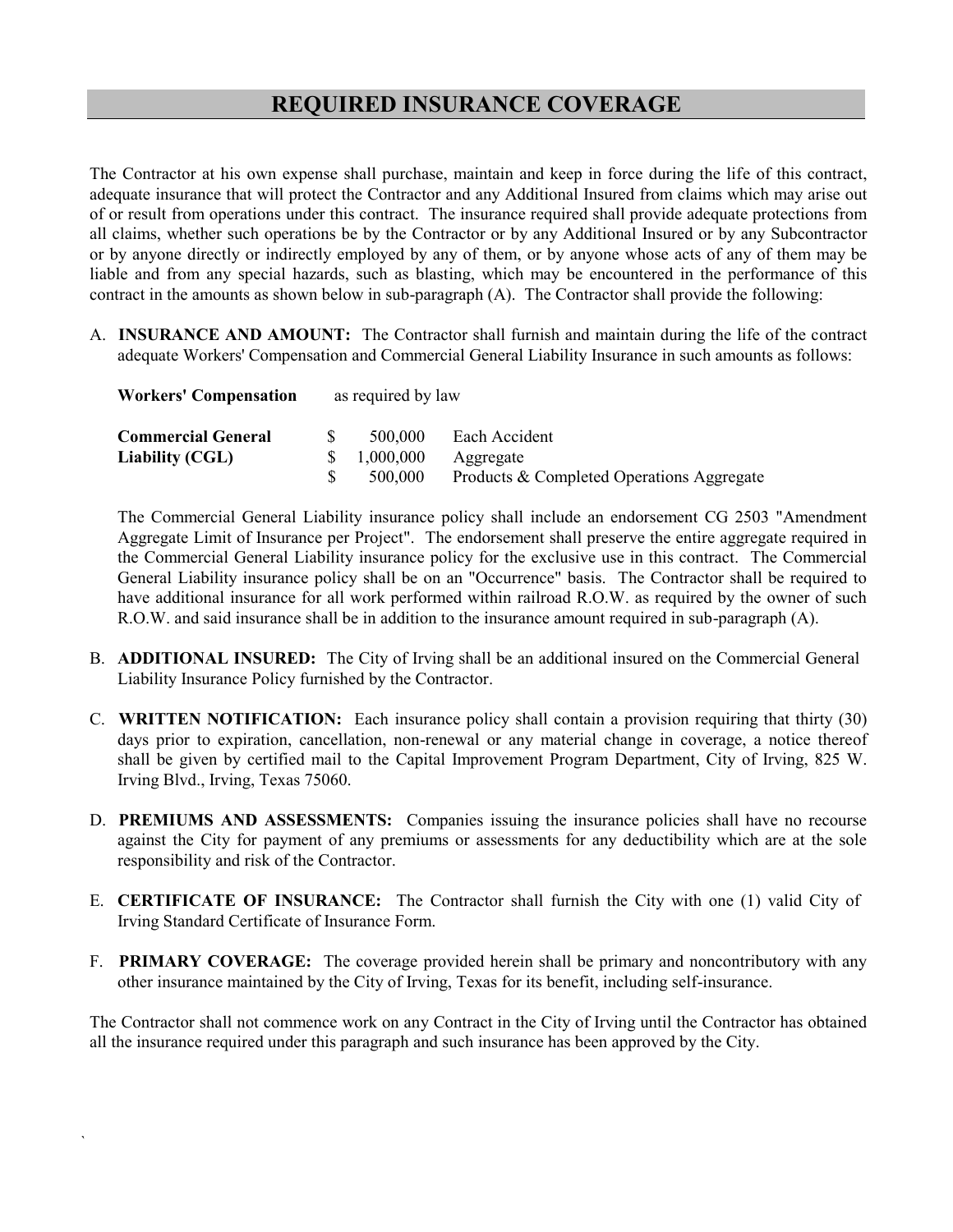## **GENERAL NOTES:**

- 1. The developer's engineer shall furnish the City of Irving's CIP Department with a site plan showing the location of all applicable meters, detector checks and wastewater connections. All connections to City infrastructure needs approval from all appropriate departments.
- 2. Any required easements shall be furnished with connection permit and prior to setting of the meters and construction of the vaults.
- 3. All water meter relocations more than 10 feet, require a new tap and connection permit with adequate performance & maintenance bond.
- 4. The developer's engineer shall stake appropriate property lines and easement lines as shown on the plans or as directed by the City of Irving's engineer.
- 5. All concrete shall be Type I, Class "A", as specified in the Texas Department of Transportation Standard Specifications, latest edition.
- 6. The developer's engineer shall verify locations and sizes of existing water and wastewater lines with GIS and AS-built plans in CIP department, Please email: **maps@cityofirving.org**
- 7. The operation of any public water valves or field verification of existing water or sanitary lines shall be coordinated with assigned CIP inspector and the Water Utilities Division. Phone: (972) 721-2281.
- 8. All fittings shall be per AWWA C110 and AWWA C153, see the Approved Products List and Specification Section 15060. All fittings and hardware shall be American made. [Approved Products List](http://www.cityofirving.org/DocumentCenter/Home/View/43) [Irving Specifications](http://www.cityofirving.org/DocumentCenter/Home/View/44)
- 9. All construction joints shall be water tight.
- 10. All reinforcing shall be continuous around all corners, minimum lap 24 inches.
- 11. All bypasses shall be the same size as the water main size, to any water meter vault inlet size
- 12. Meters sized 2" or less will be furnished and set by the City of Irving's Water Utilities, phone (972) 721-2288. All turbine and compound meters will come with an external strainer furnished with the meter, unless the meter is a compound meter designed with an internal strainer, a weighted swing check valve and is on the Approved Products list or approved by the City of Irving's City Engineer. **The contractor shall furnish all double check detector vaults assemblies**.
- 13. All materials used in the construction of the meter vaults shall be per City of Irving construction specifications.
- 14. Test plug sizes to be 2-3 inches on all meters.
- 15. Test plug outlets shall be located a minimum distance of 3 pipe diameters from the turbine meter discharge flange. A double strap service saddle with a 2" corporation stop shall be provided. The service saddle shall be as specified in the approved products list. In lieu of a service saddle, an approved spool piece incorporating a 2 inch threaded female outlet is acceptable. A test spool shall **not** be required for compound meters
- 16. Concrete will not bond to PVC pipe. Therefore, approved water stop shall be installed where the pipe passes through the vault walls.
- 17. Coupling adapters shall be as specified in the approved products
- 18. Meter vaults shall have rectangular slab type manhole frame and solid lids, with a 1 ¾" hole drilled out for the 100-W radio read antenna about 10-12inch from its hinges on door, such as BILCO J-3AL aluminum door.
- 19. The BILCO J-3AL aluminum door is only rated for a live load of 300 PSF. If the owner